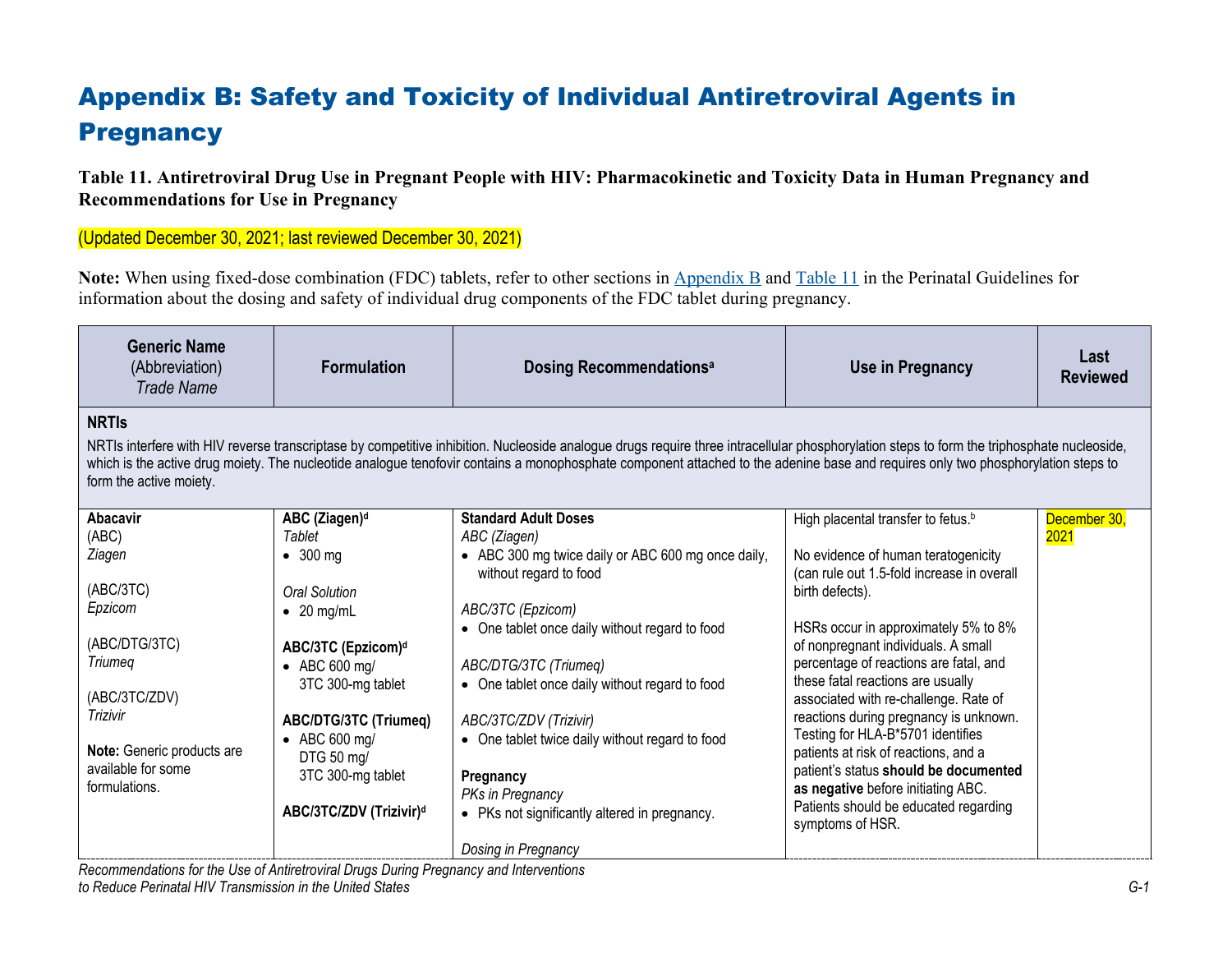| <b>Generic Name</b><br>(Abbreviation)<br><b>Trade Name</b>                                                                                                                                                                                                                                                   | <b>Formulation</b>                                                                                                                                                                                                                                                                                                                                                                                                                                                                  | <b>Dosing Recommendationsal</b>                                                                                                                                                                                                                                                                                                                                                                                                                                                                                                                                                                                                                                                                                                                                   | <b>Use in Pregnancy</b>                                                                                                                                                                                                                                                                                          | Last<br><b>Reviewed</b> |
|--------------------------------------------------------------------------------------------------------------------------------------------------------------------------------------------------------------------------------------------------------------------------------------------------------------|-------------------------------------------------------------------------------------------------------------------------------------------------------------------------------------------------------------------------------------------------------------------------------------------------------------------------------------------------------------------------------------------------------------------------------------------------------------------------------------|-------------------------------------------------------------------------------------------------------------------------------------------------------------------------------------------------------------------------------------------------------------------------------------------------------------------------------------------------------------------------------------------------------------------------------------------------------------------------------------------------------------------------------------------------------------------------------------------------------------------------------------------------------------------------------------------------------------------------------------------------------------------|------------------------------------------------------------------------------------------------------------------------------------------------------------------------------------------------------------------------------------------------------------------------------------------------------------------|-------------------------|
|                                                                                                                                                                                                                                                                                                              | • ABC 300 mg/<br>3TC 150 mg/<br>ZDV 300-mg tablet                                                                                                                                                                                                                                                                                                                                                                                                                                   | • No change in dose indicated.<br>For guidance about use of combination products in<br>pregnancy, please see the specific sections on other<br>components (i.e., 3TC, ZDV, DTG).                                                                                                                                                                                                                                                                                                                                                                                                                                                                                                                                                                                  |                                                                                                                                                                                                                                                                                                                  |                         |
| <b>Emtricitabine</b><br>(FTC)<br>Emtriva<br>(FTC/EFV/TDF)<br>Atripla<br>(FTC/BIC/TAF)<br>Biktarvy<br>(FTC/RPV/TDF)<br>Complera<br>(FTC/TAF)<br>Descovy<br>(FTC/EVG/c/TAF)<br>Genvoya<br>(FTC/RPV/TAF)<br>Odefsey<br>(FTC/EVG/c/TDF)<br><b>Stribild</b><br>(FTC/DRV/c/TAF)<br>Symtuza<br>(FTC/TDF)<br>Truvada | FTC (Emtriva)<br>Capsule <sup>d</sup><br>$\bullet$ 200 mg<br>Oral Solution<br>$\bullet$ 10 mg/mL<br>FTC/EFV/TDF (Atripla) <sup>d</sup><br>$\bullet$ FTC 200 mg/<br>EFV 600 mg/<br>TDF 300-mg tablet<br><b>FTC/BIC/TAF (Biktarvy)</b><br>$\bullet$ FTC 200 mg/<br>BIC 50 mg/<br>TAF 25-mg tablet<br>FTC/RPV/TDF (Complera)<br>• FTC 200 mg/<br>RPV 25 mg/<br>TDF 300-mg tablet<br><b>FTC/TAF (Descovy)</b><br>• FTC 200 mg/<br>TAF 25-mg tablet<br><b>FTC/EVG/c/TAF</b><br>(Genvoya) | <b>Standard Adult Doses</b><br>FTC (Emtriva) - Capsule<br>• FTC 200 mg once daily without regard to food<br>FTC (Emtriva) - Oral Solution<br>• FTC 240 mg (24 mL) once daily without regard to<br>food<br>FTC/EFV/TDF (Atripla)<br>• One tablet once daily at or before bedtime<br>• Take on an empty stomach to reduce or mitigate<br>side effects.<br>FTC/BIC/TAF (Biktarvy)<br>• One tablet once daily with or without food<br>FTC/RPV/TDF (Complera)<br>• One tablet once daily with food<br>FTC/TAF (Descovy)<br>• One tablet once daily with or without food<br>FTC/EVG/c/TAF (Genvoya)<br>• One tablet once daily with food<br>FTC/RPV/TAF (Odefsey)<br>• One tablet once daily with food<br>FTC/EVG/c/TDF (Stribild)<br>• One tablet once daily with food | High placental transfer to fetus. <sup>b</sup><br>No evidence of human teratogenicity<br>(can rule out 1.5-fold increase in overall<br>birth defects).<br>If patient has HBV/HIV coinfection, it is<br>possible that an HBV flare may occur if<br>the drug is stopped; see Hepatitis B<br>Virus/HIV Coinfection. | December 30,<br>2021    |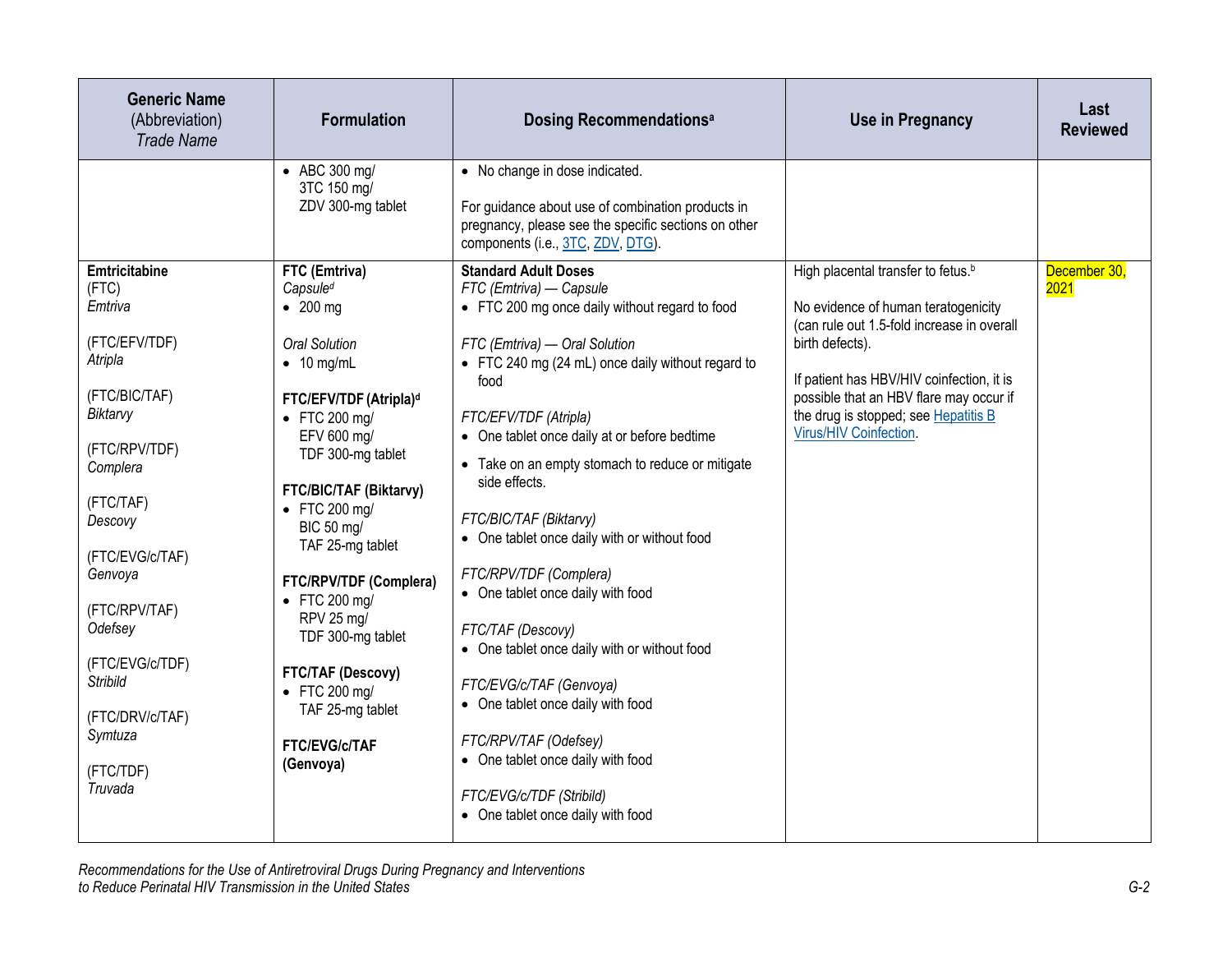| <b>Generic Name</b><br>(Abbreviation)<br><b>Trade Name</b>        | <b>Formulation</b>                                                                                                                                                                                                                                                                                                                                                                                                                                                     | <b>Dosing Recommendationsal</b>                                                                                                                                                                                                                                                                                                                                                                                                                                                 | <b>Use in Pregnancy</b>                                                                                                                                                                                                                                                                                          | Last<br><b>Reviewed</b> |
|-------------------------------------------------------------------|------------------------------------------------------------------------------------------------------------------------------------------------------------------------------------------------------------------------------------------------------------------------------------------------------------------------------------------------------------------------------------------------------------------------------------------------------------------------|---------------------------------------------------------------------------------------------------------------------------------------------------------------------------------------------------------------------------------------------------------------------------------------------------------------------------------------------------------------------------------------------------------------------------------------------------------------------------------|------------------------------------------------------------------------------------------------------------------------------------------------------------------------------------------------------------------------------------------------------------------------------------------------------------------|-------------------------|
| Note: Generic products are<br>available for some<br>formulations. | $\bullet$ FTC 200 mg/<br>EVG 150 mg/<br>COBI 150 mg/<br>TAF 10-mg tablet<br>FTC/RPV/TAF (Odefsey)<br>$\bullet$ FTC 200 mg/<br>RPV 25 mg/<br>TAF 25-mg tablet<br>FTC/EVG/c/TDF (Stribild)<br>$\bullet$ FTC 200 mg/<br>EVG 150 mg/<br>COBI 150 mg/<br>TDF 300-mg tablet<br><b>FTC/DRV/c/TAF</b><br>(Symtuza)<br>$\bullet$ FTC 200 mg/<br>DRV 800 mg/<br>COBI 150 mg/<br>TAF 10-mg tablet<br>FTC/TDF (Truvada) <sup>d</sup><br>$\bullet$ FTC 200 mg/<br>TDF 300-mg tablet | FTC/DRV/c/TAF (Symtuza)<br>• One tablet once daily with food<br>FTC/TDF (Truvada)<br>• One tablet once daily without regard to food<br>Pregnancy<br>PKs in Pregnancy<br>• PKs of FTC are not significantly altered in<br>pregnancy.<br>Dosing in Pregnancy<br>• No change in dose indicated.<br>For guidance about the use of combination products in<br>pregnancy, please see the specific sections on other<br>components (i.e., TDF, TAF, EFV, RPV, DRV, EVG,<br>BIC, COBI). |                                                                                                                                                                                                                                                                                                                  |                         |
| Lamivudine<br>(3TC)<br>Epivir<br>(3TC/TDF)                        | 3TC (Epivir) <sup>d</sup><br><b>Tablets</b><br>$\bullet$ 150 mg<br>$\bullet$ 300 mg<br><b>Oral Solution</b><br>$\bullet$ 10 mg/mL<br>3TC/TDF (Cimduo)                                                                                                                                                                                                                                                                                                                  | <b>Standard Adult Doses</b><br>3TC (Epivir)<br>• 3TC 150 mg twice daily or 300 mg once daily,<br>without regard to food<br>3TC/TDF (Cimduo)                                                                                                                                                                                                                                                                                                                                     | High placental transfer to fetus. <sup>b</sup><br>No evidence of human teratogenicity<br>(can rule out 1.5-fold increase in overall<br>birth defects).<br>If patient has HBV/HIV coinfection, it is<br>possible that an HBV flare may occur if<br>the drug is stopped; see Hepatitis B<br>Virus/HIV Coinfection. | December 30,<br>2021    |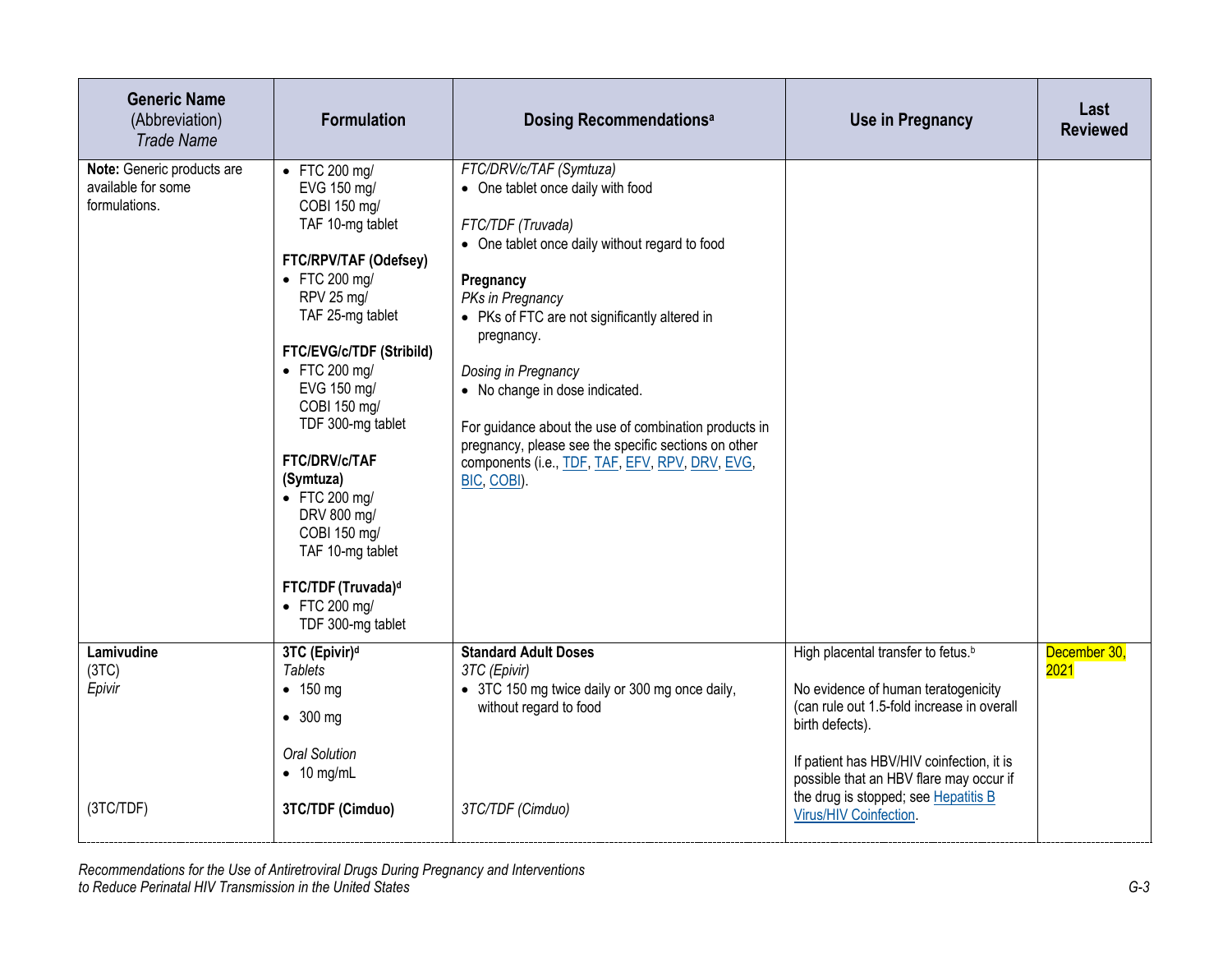| <b>Generic Name</b><br>(Abbreviation)<br><b>Trade Name</b> | <b>Formulation</b>                                                                        | <b>Dosing Recommendationsally</b>                                                                           | Use in Pregnancy                                                                                                        | Last<br><b>Reviewed</b> |
|------------------------------------------------------------|-------------------------------------------------------------------------------------------|-------------------------------------------------------------------------------------------------------------|-------------------------------------------------------------------------------------------------------------------------|-------------------------|
| Cimduo                                                     | • 3TC 300 mg/<br>TDF 300-mg tablet                                                        | • One tablet once daily without regard to food                                                              | 3TC products that were developed<br>specifically for treatment of HBV (e.g.,<br>Epivir-HBV) contain a lower dose of 3TC |                         |
| (3TC/ZDV)<br>Combivir                                      | 3TC/ZDV (Combivir) <sup>d</sup><br>• 3TC 150 mg/<br>ZDV 300-mg tablet                     | 3TC/ZDV (Combivir)<br>• One tablet twice daily without regard to food                                       | that is not appropriate for treatment of<br>HIV.                                                                        |                         |
| (3TC/DOR/TDF)<br>Delstrigo                                 | 3TC/DOR/TDF (Delstrigo)<br>• 3TC 300 mg/<br>DOR 100 mg/<br>TDF 300-mg tablet              | 3TC/DOR/TDF (Delstrigo)<br>• One tablet once daily without regard to food                                   |                                                                                                                         |                         |
| (3TC/DTG)<br>Dovato                                        | 3TC/DTG (Dovato)<br>• 3TC 300 mg/<br>DTG 50-mg tablet                                     | 3TC/DTG (Dovato)<br>• One tablet once daily without regard to food                                          |                                                                                                                         |                         |
| (3TC/ABC)<br>Epzicom                                       | 3TC/ABC (Epzicom) <sup>d</sup><br>• 3TC 300 mg/<br>ABC 600-mg tablet                      | 3TC/ABC (Epzicom)<br>• One tablet once daily without regard to food                                         |                                                                                                                         |                         |
| (3TC/EFV/TDF)<br>Symfi                                     | 3TC/EFV/TDF (Symfi) <sup>d</sup><br>• 3TC 300 mg/<br>EFV 600 mg plus<br>TDF 300-mg tablet | 3TC/EFV/TDF (Symfi or Symfi Lo)<br>• One tablet once daily on an empty stomach and<br>preferably at bedtime |                                                                                                                         |                         |
| (3TC/EFV/TDF)<br>Symfi Lo                                  | 3TC/EFV/TDF (Symfi Lo) <sup>d</sup><br>• 3TC 300 mg/<br>EFV 400 mg/<br>TDF 300-mg tablet  |                                                                                                             |                                                                                                                         |                         |
| (3TC/TDF)<br>Temixys                                       | 3TC/TDF (Temixys)<br>• 3TC 300 mg/<br>TDF 300-mg tablet                                   | 3TC/TDF (Temixys)<br>• One tablet once daily without regard to food                                         |                                                                                                                         |                         |
| (3TC/ABC/DTG)<br>Triumeg                                   | 3TC/ABC/DTG (Triumeq)                                                                     | 3TC/ABC/DTG (Triumeq)                                                                                       |                                                                                                                         |                         |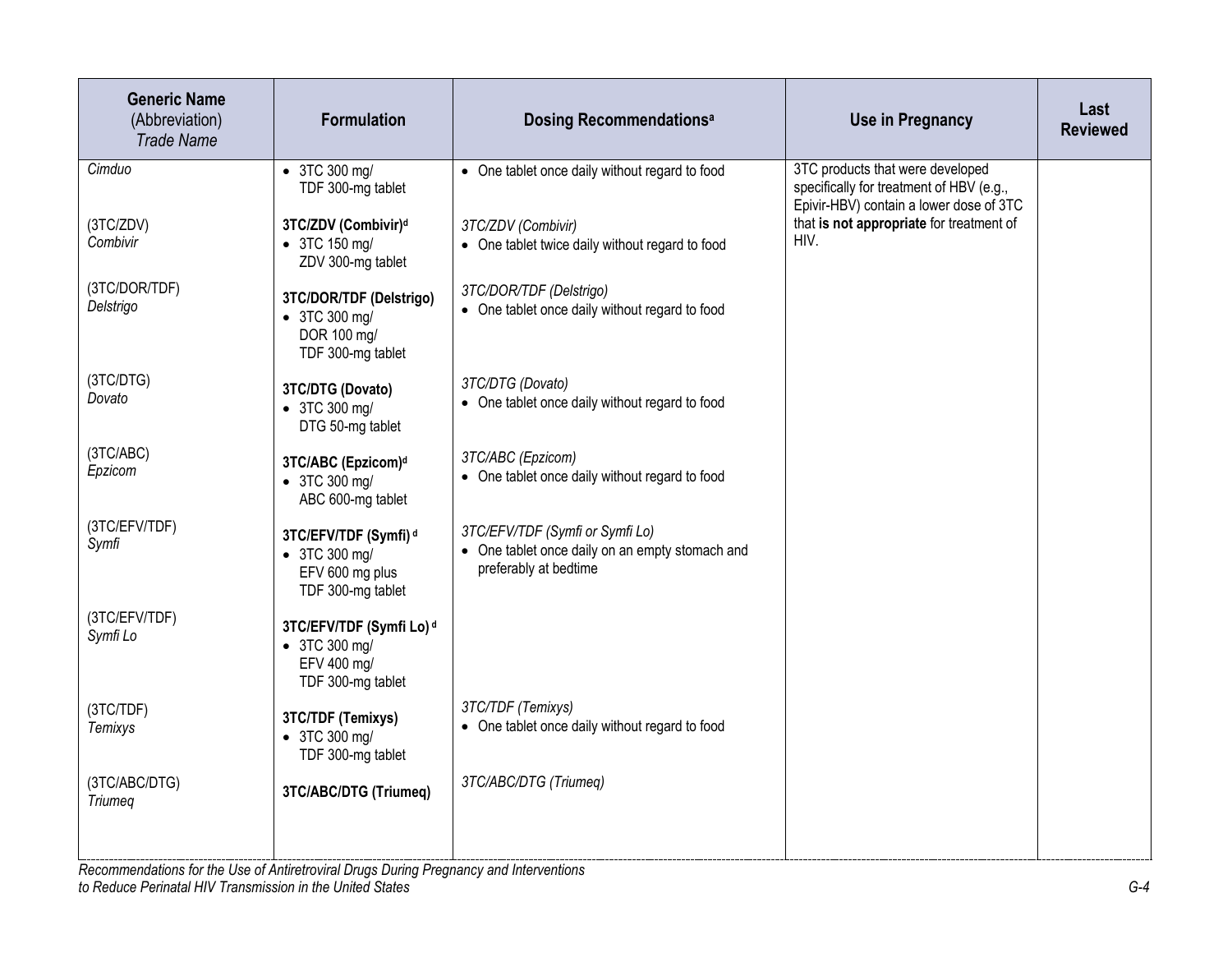| <b>Generic Name</b><br>(Abbreviation)<br><b>Trade Name</b>                                            | <b>Formulation</b>                                                                                                                                                                                              | <b>Dosing Recommendationsal</b>                                                                                                                                                                                                                                                                                                                                                                                                             | <b>Use in Pregnancy</b>                                                                                                                                                                                                                          | Last<br><b>Reviewed</b> |
|-------------------------------------------------------------------------------------------------------|-----------------------------------------------------------------------------------------------------------------------------------------------------------------------------------------------------------------|---------------------------------------------------------------------------------------------------------------------------------------------------------------------------------------------------------------------------------------------------------------------------------------------------------------------------------------------------------------------------------------------------------------------------------------------|--------------------------------------------------------------------------------------------------------------------------------------------------------------------------------------------------------------------------------------------------|-------------------------|
| (3TC/ABC/ZDV)<br>Trizivir<br>Note: Generic products are<br>available for some<br>formulations.        | • 3TC 300 mg/<br>ABC 600 mg/<br>DTG 50-mg tablet<br>3TC/ABC/ZDV (Trizivir) <sup>d</sup><br>• 3TC 150 mg/<br>ABC 300 mg/<br>ZDV 300-mg tablet                                                                    | • One tablet once daily without regard to food<br>3TC/ABC/ZDV (Trizivir)<br>• One tablet twice daily without regard to food<br>Pregnancy<br>PKs in Pregnancy<br>• PKs not significantly altered in pregnancy.<br>Dosing in Pregnancy<br>• No change in dose indicated.<br>For guidance about the use of combination products in<br>pregnancy, please see the specific sections on other<br>components (i.e., ABC, DOR, DTG, EFV, TDF, ZDV). |                                                                                                                                                                                                                                                  |                         |
| <b>Tenofovir Alafenamide</b><br>(TAF)<br>Vemlidy<br>(TAF/BIC/FTC)<br>Biktarvy<br>(TAF/FTC)<br>Descovy | <b>TAF (Vemlidy)</b><br>Tablet<br>$\bullet$ 25 mg<br>TAF/BIC/FTC (Biktarvy)<br>$\bullet$ TAF 25 mg/<br>BIC 50 mg/<br>FTC 200-mg tablet<br><b>TAF/FTC (Descovy)</b><br>$\bullet$ TAF 25 mg/<br>FTC 200-mg tablet | <b>Standard Adult Doses</b><br>TAF (Vemlidy)<br>• One tablet once daily with food<br>TAF/BIC/FTC (Biktarvy)<br>• One tablet once daily with or without food<br><b>TAF/FTC Descovy)</b><br>• One tablet once daily with or without food<br>• Same dose (TAF 25 mg) can be used with or without<br>PK enhancers.                                                                                                                              | Low placental transfer to fetus. <sup>b</sup><br>Insufficient data to assess for<br>teratogenicity in humans. No evidence of<br>teratogenicity in rats.<br>Renal function should be monitored<br>because of the potential for renal<br>toxicity. | December 30,<br>2021    |
| (TAF/EVG/c/FTC)                                                                                       | <b>TAF/EVG/c/FTC</b><br>(Genvoya)                                                                                                                                                                               | TAF/EVG/c/FTC (Genvoya)                                                                                                                                                                                                                                                                                                                                                                                                                     |                                                                                                                                                                                                                                                  |                         |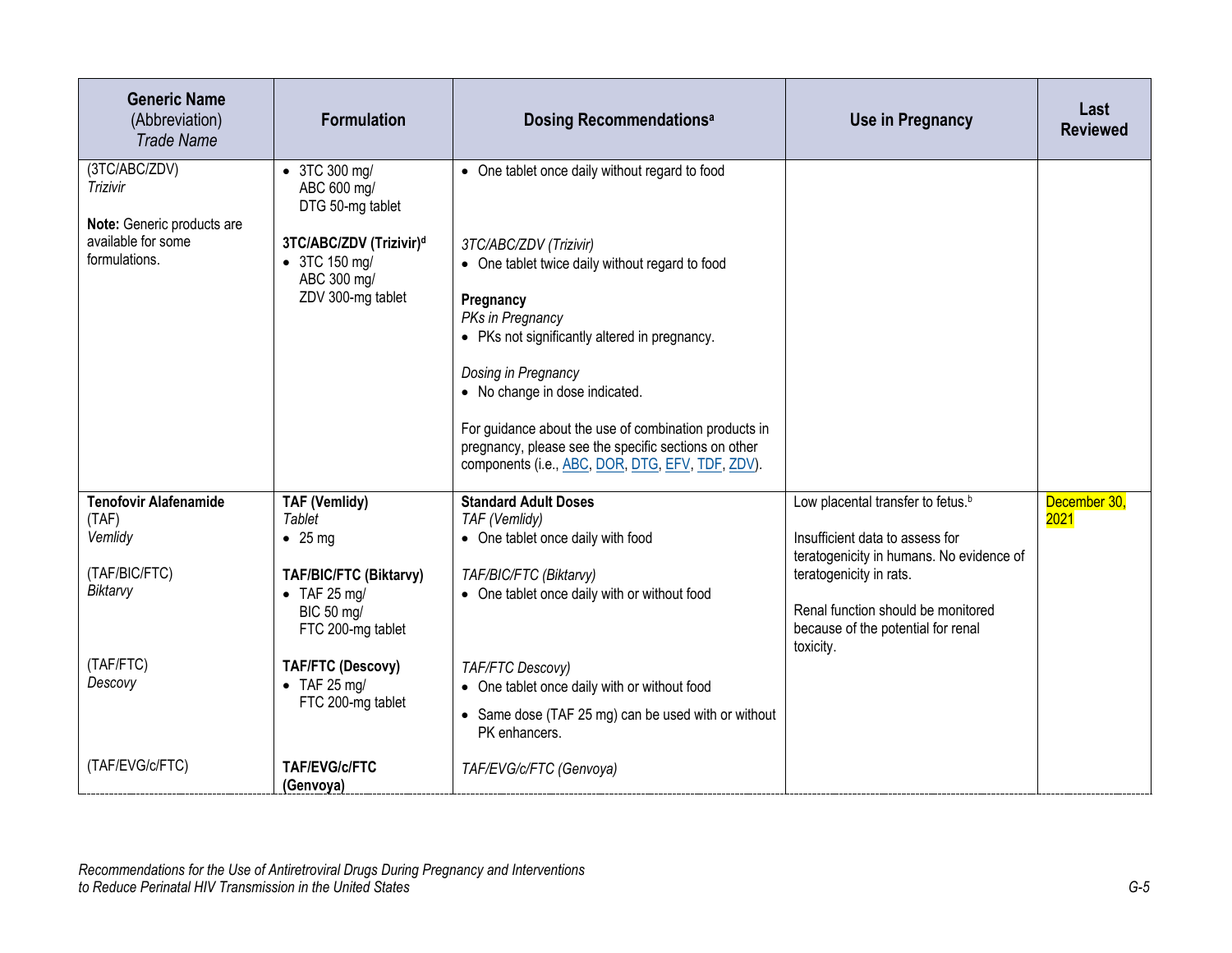| <b>Generic Name</b><br>(Abbreviation)<br><b>Trade Name</b>        | <b>Formulation</b>                                                                                                      | <b>Dosing Recommendationsal</b>                                                                                                                                                                              | <b>Use in Pregnancy</b>                                                                                                                                                                                                                                              | Last<br><b>Reviewed</b> |
|-------------------------------------------------------------------|-------------------------------------------------------------------------------------------------------------------------|--------------------------------------------------------------------------------------------------------------------------------------------------------------------------------------------------------------|----------------------------------------------------------------------------------------------------------------------------------------------------------------------------------------------------------------------------------------------------------------------|-------------------------|
| Genvoya                                                           | $\bullet$ TAF 10 mg/<br>EVG 150 mg/<br>COBI 150 mg/<br>FTC 200-mg tablet                                                | • One tablet once daily with food                                                                                                                                                                            |                                                                                                                                                                                                                                                                      |                         |
| (TAF/FTC/RPV)<br>Odefsey                                          | TAF/FTC/RPV (Odefsey)<br>$\bullet$ TAF 25 mg/<br>FTC 200 mg/<br>RPV 25-mg tablet                                        | TAF/FTC/RPV (Odefsey)<br>• One tablet once daily with food                                                                                                                                                   |                                                                                                                                                                                                                                                                      |                         |
| (TAF/DRV/c/FTC)<br>Symtuza                                        | <b>TAF/DRV/c/FTC</b><br>(Symtuza)<br>$\bullet$ TAF 10 mg/<br>DRV 800 mg/<br>COBI 150 mg/<br>FTC 200-mg tablet           | TAF/DRV/c/FTC (Symtuza)<br>• One tablet once daily with food<br>Pregnancy<br>PKs in Pregnancy<br>• Plasma PKs not significantly altered in pregnancy.                                                        |                                                                                                                                                                                                                                                                      |                         |
|                                                                   |                                                                                                                         | Dosing in Pregnancy<br>• No change in dose indicated.<br>For guidance about the use of combination products in                                                                                               |                                                                                                                                                                                                                                                                      |                         |
|                                                                   |                                                                                                                         | pregnancy, please see the specific sections on other<br>components (i.e., BIC, COBI, DRV, EVG, FTC, RPV).                                                                                                    |                                                                                                                                                                                                                                                                      |                         |
| <b>Tenofovir Disoproxil</b><br><b>Fumarate</b><br>(TDF)<br>Viread | <b>TDF (Viread)</b><br>$\bullet$ Tablet <sup>d</sup><br>$\circ$ 300 mg<br>• Powder<br>$\circ$ 40 mg/<br>1 g oral powder | <b>Standard Adult Doses</b><br>TDF (Viread)<br>• Tablet<br>$\circ$ TDF 300 mg once daily without regard to food<br>• Powder<br>$\circ$ TDF 8 mg/kg daily (up to a maximum of TDF 300<br>mg). Take with food. | High placental transfer to fetus. <sup>b</sup><br>No evidence of human teratogenicity<br>(can rule out 1.5-fold increase in overall<br>birth defects).<br>Studies in monkeys (at doses<br>approximately twofold higher than those<br>for human therapeutic use) show | December 30,<br>2021    |
| (TDF/EFV/FTC)                                                     |                                                                                                                         |                                                                                                                                                                                                              | decreased fetal growth and reduction in<br>fetal bone porosity within 2 months of<br>starting maternal therapy. Human                                                                                                                                                |                         |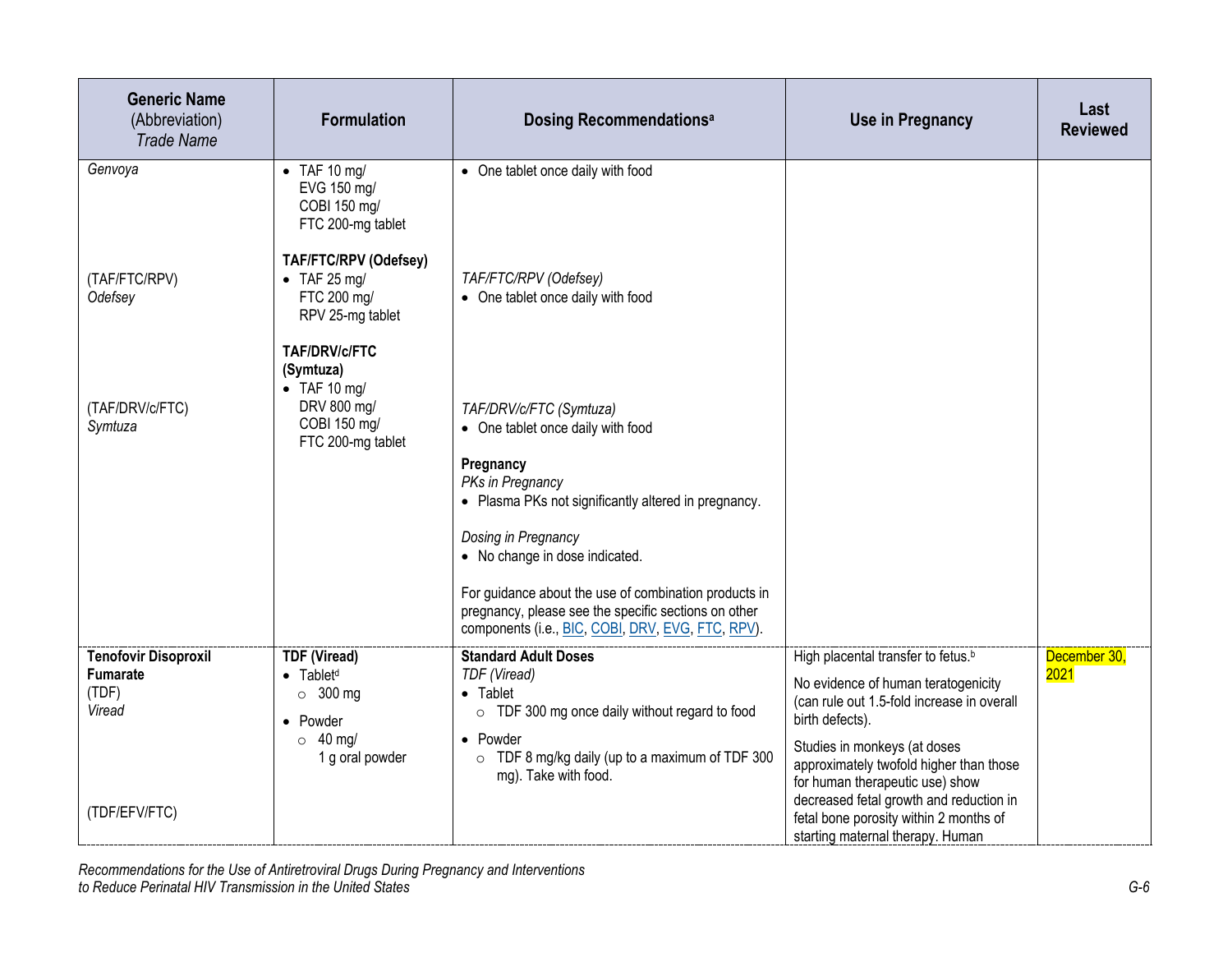| <b>Generic Name</b><br>(Abbreviation)<br><b>Trade Name</b> | <b>Formulation</b>                                                                                           | <b>Dosing Recommendationsal</b>                                                                                            | <b>Use in Pregnancy</b>                                                                                                                                    | Last<br><b>Reviewed</b> |
|------------------------------------------------------------|--------------------------------------------------------------------------------------------------------------|----------------------------------------------------------------------------------------------------------------------------|------------------------------------------------------------------------------------------------------------------------------------------------------------|-------------------------|
| Atripla                                                    | <b>TDF/EFV/FTC (Atripla)</b><br>$\bullet$ TDF 300 mg/<br>EFV 600 mg/<br>FTC 200 mg tablet                    | TDF/EFV/FTC (Atripla)<br>• One tablet once daily at or before bedtime. Take on<br>an empty stomach to reduce side effects. | studies demonstrate no consistent link to<br>low birth weight, but data are conflicting<br>about potential effects on growth<br>outcomes later in infancy. |                         |
| (TDF/3TC)<br>Cimduo                                        | TDF/3TC (Cimduo)<br>$\bullet$ TDF 300 mg/<br>3TC 300 mg tablet                                               | TDF/3TC (Cimduo)<br>• One tablet once daily without regard to food                                                         | If patient has HBV/HIV coinfection, an<br>HBV flare may occur if TDF is stopped;<br>see Hepatitis B Virus/HIV Coinfection.                                 |                         |
| (TDF/FTC/RPV)<br>Complera                                  | <b>TDF/FTC/RPV (Complera)</b><br>$\bullet$ TDF 300 mg/<br>FTC 200 mg/<br>RPV 25 mg tablet                    | TDF/FTC/RPV (Complera)<br>• One tablet once daily with food                                                                | Renal function should be monitored<br>because of potential for renal toxicity.                                                                             |                         |
| (TDF/DOR/3TC)<br>Delstrigo                                 | TDF/DOR/3TC (Delstrigo)<br>$\bullet$ TDF 300 mg/<br>DOR 100 mg/<br>3TC 300 mg tablet                         | TDF/DOR/3TC (Delstrigo)<br>• One tablet once daily without regard to food                                                  |                                                                                                                                                            |                         |
| (TDF/EVG/c/FTC)<br><b>Stribild</b>                         | <b>TDF/EVG/c/FTC (Stribild)</b><br>$\bullet$ TDF 300 mg/<br>EVG 150 mg/<br>COBI 150 mg/<br>FTC 200 mg tablet | TDF/EVG/c/FTC (Stribild)<br>• One tablet once daily with food                                                              |                                                                                                                                                            |                         |
| (TDF/EFV/3TC)<br>Symfi                                     | TDF/EFV/3TC (Symfi)<br>• TDF 300 mg/<br>EFV 600 mg/<br>3TC 300 mg tablet                                     | TDF/EFV/3TC (Symfi or Symfi Lo)<br>• One tablet once daily on an empty stomach and<br>preferably at bedtime                |                                                                                                                                                            |                         |
| (TDF/EFV/3TC)<br>Symfi Lo                                  | TDF/EFV/3TC (Symfi Lo)<br>$\bullet$ TDF 300 mg/<br>EFV 400 mg/<br>3TC 300 mg tablet                          |                                                                                                                            |                                                                                                                                                            |                         |
| (TDF/3TC)                                                  | TDF/3TC (Temixys)                                                                                            | TDF/3TC (Temixys)                                                                                                          |                                                                                                                                                            |                         |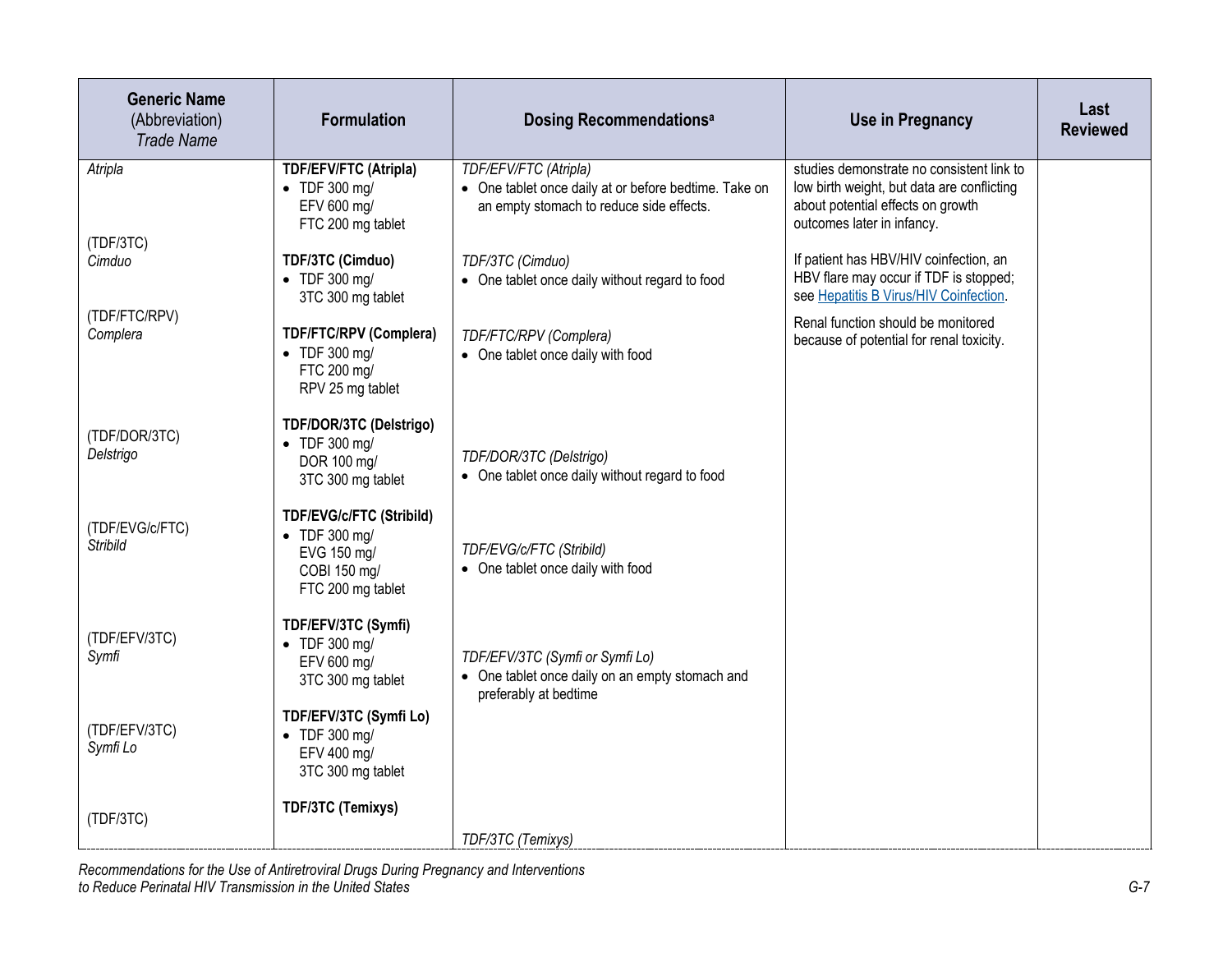| <b>Generic Name</b><br>(Abbreviation)<br><b>Trade Name</b>               | <b>Formulation</b>                                                     | <b>Dosing Recommendationsal</b>                                                                                                                                            | <b>Use in Pregnancy</b>                                                           | Last<br><b>Reviewed</b> |
|--------------------------------------------------------------------------|------------------------------------------------------------------------|----------------------------------------------------------------------------------------------------------------------------------------------------------------------------|-----------------------------------------------------------------------------------|-------------------------|
| <b>Temixys</b>                                                           | $\bullet$ TDF 300 mg/<br>3TC 300 mg tablet                             | • One tablet once daily without regard to food                                                                                                                             |                                                                                   |                         |
| (TDF/FTC)<br>Truvada<br>Note: Generic products are<br>available for some | <b>TDF/FTC (Truvada)</b><br>$\bullet$ TDF 300 mg/<br>FTC 200 mg tablet | TDF/FTC (Truvada)<br>• One tablet once daily without regard to food<br>Pregnancy<br>PKs in Pregnancy                                                                       |                                                                                   |                         |
| formulations.                                                            |                                                                        | • AUC is lower in third trimester than postpartum, but<br>trough levels are adequate.                                                                                      |                                                                                   |                         |
|                                                                          |                                                                        | Dosing in Pregnancy<br>• No change in dose is indicated.                                                                                                                   |                                                                                   |                         |
|                                                                          |                                                                        | For guidance about the use of combination products in<br>pregnancy, please see the specific sections on other<br>components (i.e., 3TC, COBI, DOR, EFV, EVG, FTC,<br>RPV). |                                                                                   |                         |
| Zidovudine                                                               | <b>ZDV (Retrovir)</b>                                                  | <b>Standard Adult Doses</b>                                                                                                                                                | High placental transfer to fetus. <sup>b</sup>                                    | December 30,            |
| (ZDV)<br>Retrovir                                                        | Capsule                                                                | ZDV (Retrovir)<br>• ZDV 300 mg twice daily or ZDV 200 mg three times                                                                                                       |                                                                                   | 2021                    |
|                                                                          | $\bullet$ 100 mg                                                       | a day without regard to food                                                                                                                                               | No evidence of human teratogenicity<br>(can rule out 1.5-fold increase in overall |                         |
|                                                                          | Tablet<br>$\bullet$ 300 mg                                             | • Patients in active labor should receive ZDV 2 mg/kg<br>IV as a loading dose, followed by ZDV 1 mg/kg/hour                                                                | birth defects).                                                                   |                         |
|                                                                          | <b>Oral Solution</b><br>$\bullet$ 10 mg/mL                             | continuous infusion from beginning of active labor<br>until delivery                                                                                                       |                                                                                   |                         |
|                                                                          | <b>IV Solution</b><br>$\bullet$ 10 mg/mL                               |                                                                                                                                                                            |                                                                                   |                         |
| (ZDV/3TC)<br>Combivir                                                    | ZDV/3TC (Combivir)<br>$\bullet$ ZDV 300 mg/<br>3TC 150-mg tablet       | ZDV/3TC (Combivir)<br>• One tablet twice daily without regard to food                                                                                                      |                                                                                   |                         |
| (ZDV/ABC/3TC)                                                            |                                                                        | ZDV/ABC/3TC (Trizivir)                                                                                                                                                     |                                                                                   |                         |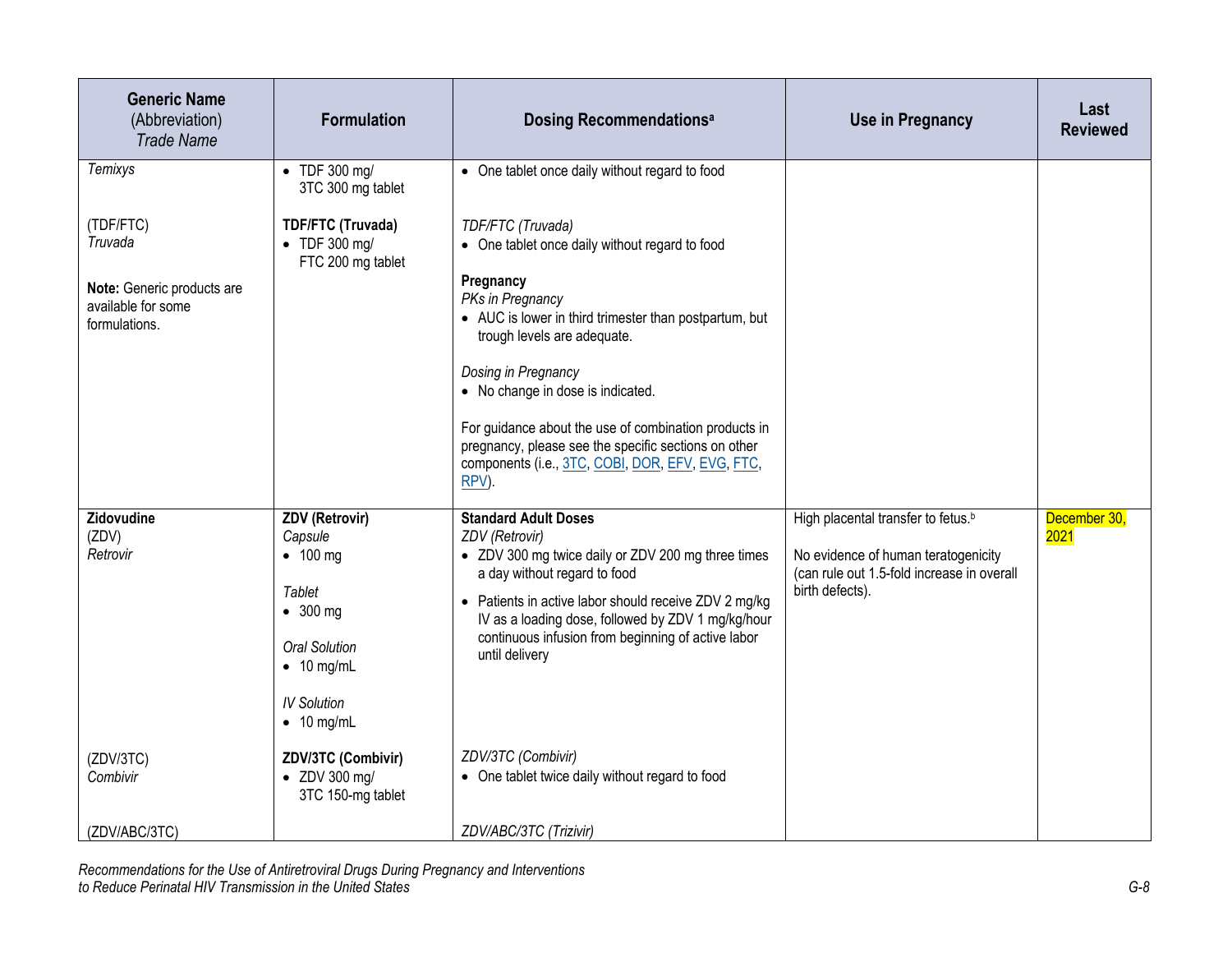| <b>Generic Name</b><br>(Abbreviation)<br><b>Trade Name</b>                | <b>Formulation</b>                                                                   | <b>Dosing Recommendationsal</b>                                                                                                                                                                                                                                                                                                                                                              | <b>Use in Pregnancy</b>                                                                                                                   | Last<br><b>Reviewed</b> |  |  |
|---------------------------------------------------------------------------|--------------------------------------------------------------------------------------|----------------------------------------------------------------------------------------------------------------------------------------------------------------------------------------------------------------------------------------------------------------------------------------------------------------------------------------------------------------------------------------------|-------------------------------------------------------------------------------------------------------------------------------------------|-------------------------|--|--|
| Trizivir<br>Note: Generic products are<br>available for all formulations. | ZDV/ABC/3TC (Trizivir)<br>• ZDV 300 mg/<br>ABC 300 mg/<br>3TC 150-mg tablet          | • One tablet twice daily without regard to food<br>Pregnancy<br>PKs in Pregnancy<br>• PKs not significantly altered in pregnancy.<br>Dosing in Pregnancy<br>• No change in dose indicated.<br>For guidance about the use of combination products in<br>pregnancy, please see the specific sections on other<br>components (i.e., ABC, 3TC).                                                  |                                                                                                                                           |                         |  |  |
| <b>NNRTI</b>                                                              | NNRTIs interfere with HIV reverse transcriptase by binding directly to the enzyme.   |                                                                                                                                                                                                                                                                                                                                                                                              |                                                                                                                                           |                         |  |  |
| <b>Doravirine</b><br>(DOR)<br>Pifeltro                                    | <b>DOR (Pifeltro)</b><br>$\bullet$ 100 mg tablet                                     | <b>Standard Adult Doses</b><br>DOR (Pifeltro)<br>• DOR 100 mg once daily with or without food                                                                                                                                                                                                                                                                                                | No human in vivo data are available on<br>the placental transfer of DOR, but<br>passage is noted in an ex vivo model.                     | December 30,<br>2021    |  |  |
| (DOR/3TC/TDF)<br>Delstrigo                                                | DOR/3TC/TDF (Delstrigo)<br>$\bullet$ DOR 100 mg/<br>3TC 300 mg/<br>TDF 300 mg tablet | DOR/3TC/TDF (Delstrigo)<br>• One tablet once daily with or without food<br>Pregnancy<br>PKs in Pregnancy<br>• No PK studies in human pregnancy.<br>Dosing in Pregnancy<br>• Insufficient data to make dosing recommendations.<br>For guidance about the use of combination ARV drug<br>products in pregnancy, please see the specific sections<br>on other drug components (i.e., 3TC, TDF). | Insufficient data are available to assess<br>for teratogenicity in humans. No<br>evidence exists of teratogenicity in rats<br>or rabbits. |                         |  |  |
| <b>Efavirenz</b><br>(EFV)                                                 | EFV (Sustiva) <sup>d</sup><br>Capsules<br>• 50 mg                                    | <b>Standard Adult Doses</b><br>EFV (Sustiva)<br>• EFV 600 mg once daily at or before bedtime                                                                                                                                                                                                                                                                                                 | Moderate placental transfer to fetus. <sup>b</sup><br>The FDA advises women to avoid<br>becoming pregnant while taking EFV                | December 30,<br>2021    |  |  |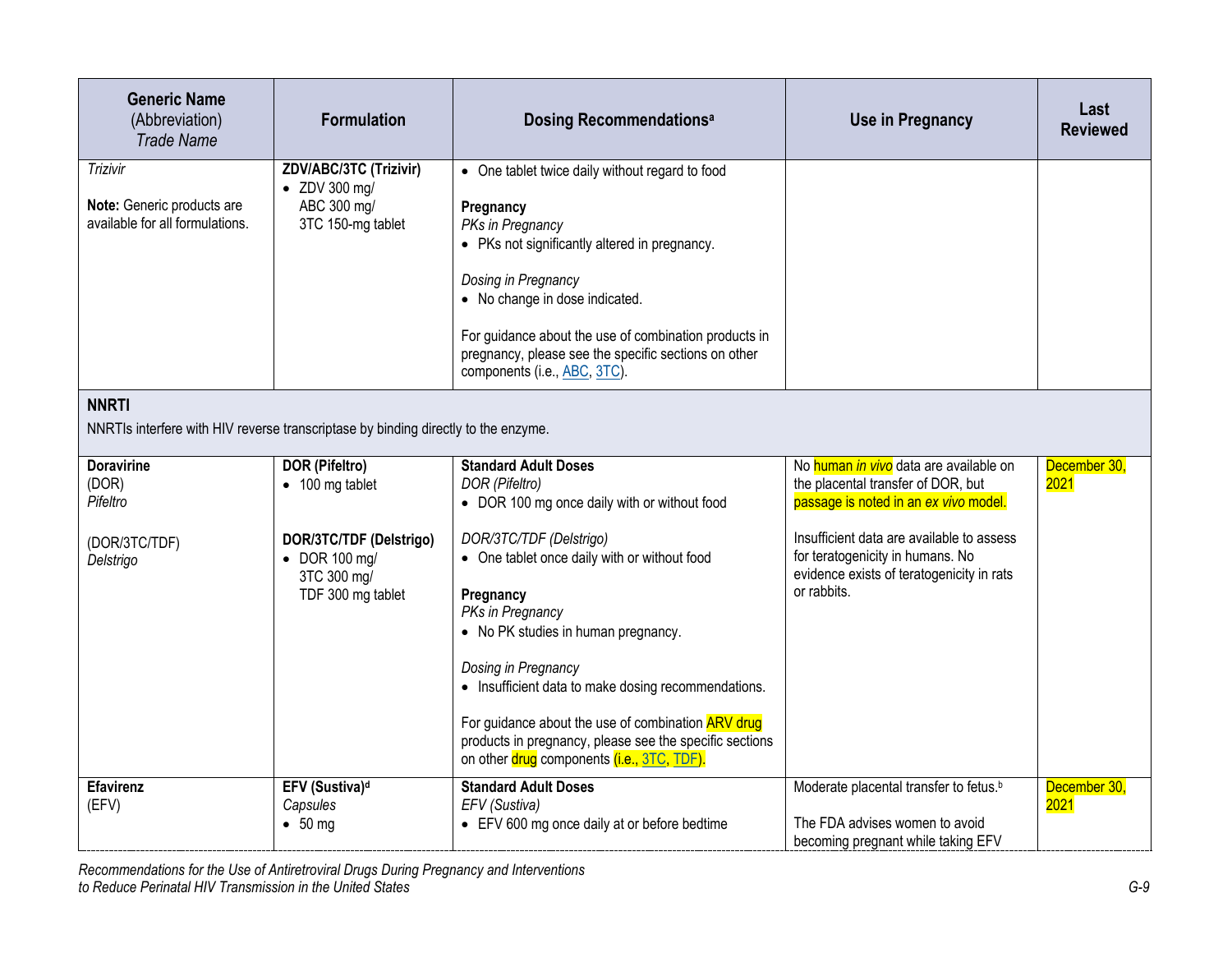| <b>Generic Name</b><br>(Abbreviation)<br><b>Trade Name</b>                                                                                                      | <b>Formulation</b>                                                                                                                                                                                                                                                                                                     | <b>Dosing Recommendationsal</b>                                                                                                                                                                                                                                                                                                                                                                                                                                                                                                                                                                                                                                                                               | <b>Use in Pregnancy</b>                                                                                                                                                                                                                                                                                                                                                                                                                                                                                                                                                                                                                                                                                                                                                                                                                                                                                                                  | Last<br><b>Reviewed</b> |
|-----------------------------------------------------------------------------------------------------------------------------------------------------------------|------------------------------------------------------------------------------------------------------------------------------------------------------------------------------------------------------------------------------------------------------------------------------------------------------------------------|---------------------------------------------------------------------------------------------------------------------------------------------------------------------------------------------------------------------------------------------------------------------------------------------------------------------------------------------------------------------------------------------------------------------------------------------------------------------------------------------------------------------------------------------------------------------------------------------------------------------------------------------------------------------------------------------------------------|------------------------------------------------------------------------------------------------------------------------------------------------------------------------------------------------------------------------------------------------------------------------------------------------------------------------------------------------------------------------------------------------------------------------------------------------------------------------------------------------------------------------------------------------------------------------------------------------------------------------------------------------------------------------------------------------------------------------------------------------------------------------------------------------------------------------------------------------------------------------------------------------------------------------------------------|-------------------------|
| Sustiva<br>(EFV/FTC/TDF)<br>Atripla<br>(EFV/3TC/TDF)<br>Symfi<br>(EFV/3TC/TDF)<br>Symfi Lo<br>Note: Generic products are<br>available for some<br>formulations. | $\bullet$ 200 mg<br>Tablet<br>$\bullet$ 600 mg<br><b>EFV/FTC/TDF (Atripla)</b><br>$\bullet$ EFV 600 mg/<br>FTC 200 mg/<br>TDF 300-mg tablet<br>EFV/3TC/TDF (Symfi)<br>$\bullet$ EFV 600 mg/<br>3TC 300 mg/<br>TDF 300-mg tablet<br>EFV/3TC/TDF (Symfi Lo)<br>$\bullet$ EFV 400 mg/<br>3TC 300 mg/<br>TDF 300-mg tablet | • Take on an empty stomach to reduce side effects.<br>EFV/FTC/TDF (Atripla)<br>• One tablet once daily at or before bedtime<br>• Take on an empty stomach to reduce side effects.<br>EFV/3TC/TDF<br>(Symfi or Symfi Lo)<br>• One tablet once daily on an empty stomach and<br>preferably at bedtime<br>Pregnancy<br>PKs in Pregnancy<br>• AUC is decreased during the third trimester<br>compared with postpartum, but nearly all third<br>trimester participants exceeded target exposure.<br>Dosing in Pregnancy<br>• No change in dose is indicated.<br>For guidance about the use of combination products in<br>pregnancy, please see the specific sections on other<br>components (i.e., 3TC, FTC, TDF). | and advises health care providers to<br>avoid administration during the first<br>trimester of pregnancy because fetal<br>harm may occur. However, the data on<br>more than 7,900 periconception EFV<br>exposures from Botswana rule out a<br>threefold or greater increased risk of<br>NTDs. As a result, the current Perinatal<br>Guidelines do not restrict the use of EFV<br>in pregnant women or in women who are<br>planning to become pregnant. This is<br>consistent with both the British HIV<br>Association and WHO guidelines for use<br>of ARV drugs in pregnancy.<br>EFV should be continued in pregnant<br>women who are on a virally suppressive,<br>EFV-based regimen, because ARV drug<br>changes during pregnancy may be<br>associated with loss of viral control and<br>an increased risk of perinatal<br>transmission (see Pregnant People with<br><b>HIV Who are Currently Receiving</b><br>Antiretroviral Therapy). |                         |
| <b>Etravirine</b><br>(ETR)<br>Intelence                                                                                                                         | <b>Tablets</b><br>$\bullet$ 25 mg<br>$\bullet$ 100 mg<br>$\bullet$ 200 mg<br>For patients who are unable<br>to swallow tablets whole,<br>the tablets may be                                                                                                                                                            | <b>Standard Adult Doses</b><br>• 200 mg twice daily with food<br>Pregnancy<br>PK in Pregnancy<br>• PK data in pregnancy suggest 1.2-fold to 1.6-fold<br>increases in ETR exposure during pregnancy.<br>Dosing in Pregnancy<br>• No change in dose is indicated.                                                                                                                                                                                                                                                                                                                                                                                                                                               | Placental transfer varies; it is usually in<br>the moderate-to-high categories, ranging<br>$0.19 - 4.25$ .<br>Insufficient data to assess for<br>teratogenicity in humans. No evidence of<br>teratogenicity in rats or rabbits.                                                                                                                                                                                                                                                                                                                                                                                                                                                                                                                                                                                                                                                                                                          | December 30,<br>2021    |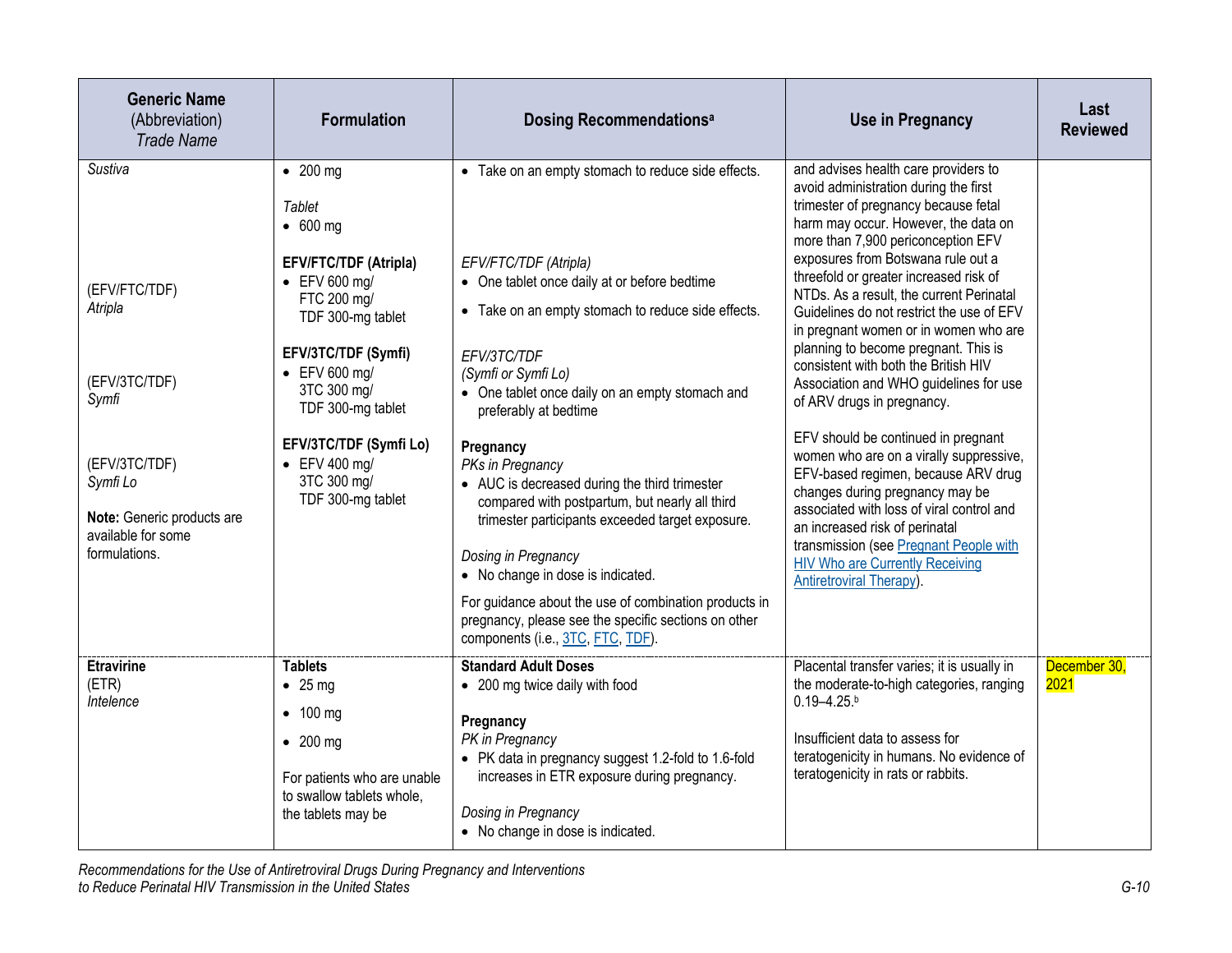| <b>Generic Name</b><br>(Abbreviation)<br><b>Trade Name</b>                                                          | <b>Formulation</b>                                                                                                                                                                                                                  | <b>Dosing Recommendationsal</b>                                                                                                                                                                                                                                                                                                                                                                                                                                                                                                                                                                                                                                                                                                                                              | <b>Use in Pregnancy</b>                                                                                                                                                                                                                                                                                                                                                                                                                                                                                                                                                                                                                                                                                                                                                                                                                                                                                                                                                                                                                                     | Last<br><b>Reviewed</b> |
|---------------------------------------------------------------------------------------------------------------------|-------------------------------------------------------------------------------------------------------------------------------------------------------------------------------------------------------------------------------------|------------------------------------------------------------------------------------------------------------------------------------------------------------------------------------------------------------------------------------------------------------------------------------------------------------------------------------------------------------------------------------------------------------------------------------------------------------------------------------------------------------------------------------------------------------------------------------------------------------------------------------------------------------------------------------------------------------------------------------------------------------------------------|-------------------------------------------------------------------------------------------------------------------------------------------------------------------------------------------------------------------------------------------------------------------------------------------------------------------------------------------------------------------------------------------------------------------------------------------------------------------------------------------------------------------------------------------------------------------------------------------------------------------------------------------------------------------------------------------------------------------------------------------------------------------------------------------------------------------------------------------------------------------------------------------------------------------------------------------------------------------------------------------------------------------------------------------------------------|-------------------------|
|                                                                                                                     | dispersed in a glass of<br>water.                                                                                                                                                                                                   |                                                                                                                                                                                                                                                                                                                                                                                                                                                                                                                                                                                                                                                                                                                                                                              |                                                                                                                                                                                                                                                                                                                                                                                                                                                                                                                                                                                                                                                                                                                                                                                                                                                                                                                                                                                                                                                             |                         |
| Nevirapine<br>(NVP)<br>Viramune<br>Viramune XR<br>Note: Generic products are<br>available for some<br>formulations. | <b>NVP</b> (Viramune)<br><b>Tablet</b><br>$\bullet$ 200 mg <sup>d</sup><br><b>Oral Suspension</b><br>$\bullet$ 50 mg/5 mL <sup>d</sup><br><b>Viramune XR</b><br><b>Tablets</b><br>$\bullet$ 100 mg<br>$\bullet$ 400 mg <sup>d</sup> | <b>Standard Adult Doses</b><br>• NVP 200 mg once daily (using Viramune immediate<br>release) for a 14-day lead-in period; thereafter, NVP<br>200 mg twice daily or 400 mg (using Viramune XR<br>tablet) once daily, without regard to food.<br>• Repeat lead-in period if therapy is discontinued for<br>>7 days.<br>• In patients who develop mild-to-moderate rash<br>without constitutional symptoms during the lead-in<br>period, continue lead-in dosing until rash resolves,<br>but administer for ≤28 days total.<br>Pregnancy<br>PKs in Pregnancy<br>• PKs of immediate-release tablets not significantly<br>altered in pregnancy.<br>• No data available on extended-release formulations<br>in pregnancy.<br>Dosing in Pregnancy<br>• No change in dose indicated. | High placental transfer to fetus. <sup>b</sup><br>No evidence of human teratogenicity<br>(can rule out 1.5-fold increase in overall<br>birth defects and twofold increase in<br>cardiovascular and genitourinary<br>defects).<br>An increased risk of symptomatic liver<br>toxicity exists when first initiating therapy<br>in women with CD4 counts ≥250/mm <sup>3</sup> .<br>Liver toxicity is often associated with a<br>rash and can be fatal. Pregnancy does<br>not appear to increase this risk.<br>NVP should be initiated in pregnant<br>people with CD4 counts ≥250 cells/mm <sup>3</sup><br>only if benefit clearly outweighs risk. A<br>potential increased risk of life-<br>threatening hepatotoxicity exists in<br>pregnant people with high CD4 counts.<br>Elevated transaminase levels at baseline<br>may increase the risk of NVP toxicity.<br>Patients who become pregnant while<br>taking NVP-containing regimens and<br>who are tolerating their regimens well<br>can continue taking those regimens,<br>regardless of their CD4 counts. | December 30,<br>2021    |
| <b>Rilpivirine</b><br>(RPV)<br>Edurant                                                                              | <b>RPV (Edurant)</b><br><b>Tablets</b><br>$\bullet$ 25 mg                                                                                                                                                                           | <b>Standard Adult Doses</b><br><b>RPV</b> (Edurant)<br>• RPV 25 mg once daily with food                                                                                                                                                                                                                                                                                                                                                                                                                                                                                                                                                                                                                                                                                      | Moderate-to-high placental transfer to<br>fetus. <sup>b</sup>                                                                                                                                                                                                                                                                                                                                                                                                                                                                                                                                                                                                                                                                                                                                                                                                                                                                                                                                                                                               | December 30,<br>2021    |
| (RPV/FTC/TDF)                                                                                                       | RPV/FTC/TDF (Complera)                                                                                                                                                                                                              | RPV/FTC/TDF (Complera)                                                                                                                                                                                                                                                                                                                                                                                                                                                                                                                                                                                                                                                                                                                                                       | No evidence of human teratogenicity<br>(can rule out two-fold increase in overall<br>birth defects).                                                                                                                                                                                                                                                                                                                                                                                                                                                                                                                                                                                                                                                                                                                                                                                                                                                                                                                                                        |                         |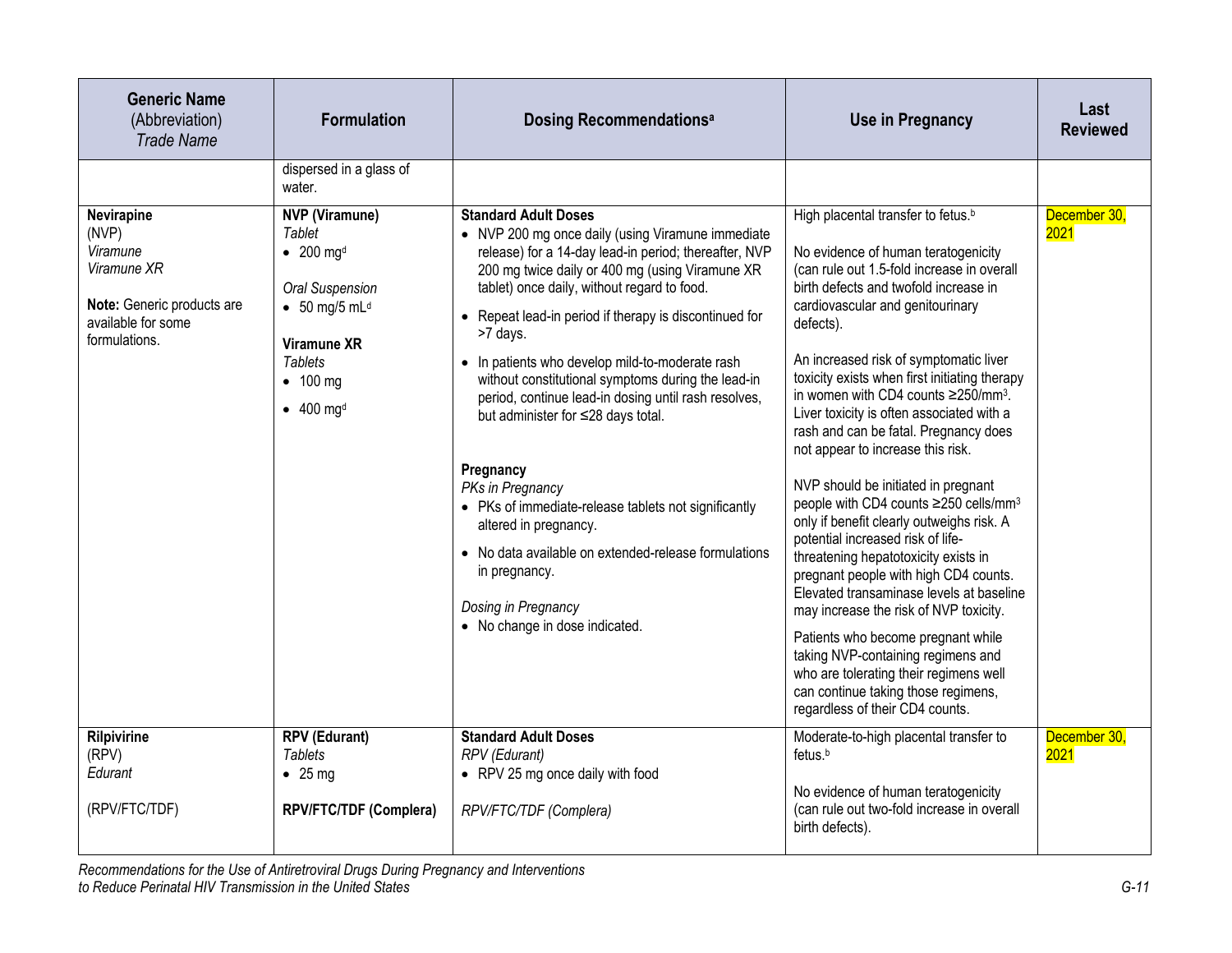| <b>Generic Name</b><br>(Abbreviation)<br><b>Trade Name</b>                   | <b>Formulation</b>                                                               | <b>Dosing Recommendationsal</b>                                                                                                                                                                                                                                                                                                                                                                                                                                                                                                                                                                                                                                                                                                                                                                                                                     | <b>Use in Pregnancy</b>                                                                   | Last<br><b>Reviewed</b> |
|------------------------------------------------------------------------------|----------------------------------------------------------------------------------|-----------------------------------------------------------------------------------------------------------------------------------------------------------------------------------------------------------------------------------------------------------------------------------------------------------------------------------------------------------------------------------------------------------------------------------------------------------------------------------------------------------------------------------------------------------------------------------------------------------------------------------------------------------------------------------------------------------------------------------------------------------------------------------------------------------------------------------------------------|-------------------------------------------------------------------------------------------|-------------------------|
| Complera                                                                     | $\bullet$ RPV 25 mg/<br>FTC 200 mg/<br>TDF 300-mg tablet                         | • One tablet once daily with food                                                                                                                                                                                                                                                                                                                                                                                                                                                                                                                                                                                                                                                                                                                                                                                                                   | Two-drug regimens (e.g., the RPV/DTG<br>FDC) are not recommended for use in<br>pregnancy. |                         |
| (RPV/DTG)<br>Juluca                                                          | RPV/DTG (Juluca)<br>$\bullet$ RPV 25 mg/<br>DTG 50-mg tablet                     | RPV/DTG (Juluca)<br>• One tablet once daily with food                                                                                                                                                                                                                                                                                                                                                                                                                                                                                                                                                                                                                                                                                                                                                                                               |                                                                                           |                         |
| (RPV/FTC/TAF)<br>Odefsey                                                     | RPV/FTC/TAF (Odefsey)<br>$\bullet$ RPV 25 mg/<br>FTC 200 mg/<br>TAF 25-mg tablet | RPV/FTC/TAF (Odefsey)<br>• One tablet once daily with food                                                                                                                                                                                                                                                                                                                                                                                                                                                                                                                                                                                                                                                                                                                                                                                          |                                                                                           |                         |
| (CAB and RPV)<br>Cabenuva                                                    |                                                                                  | <b>CAB and RPV (Cabenuva)</b><br>• Refer to Cabotegravir for dosing and instructions.                                                                                                                                                                                                                                                                                                                                                                                                                                                                                                                                                                                                                                                                                                                                                               |                                                                                           |                         |
| CAB and RPV is a two-drug<br>co-packaged product for IM<br><i>injection.</i> |                                                                                  | Pregnancy<br>PKs in Pregnancy<br>• RPV PKs are highly variable during pregnancy. RPV<br>AUC and trough concentrations are 20% to 50%<br>lower in pregnancy than postpartum. Although most<br>pregnant women exceeded target exposure, those<br>with detectable viral loads had lower RPV troughs.<br>Dosing in Pregnancy<br>• Although RPV plasma concentration is reduced<br>during pregnancy, higher-than-standard doses have<br>not been studied, and not enough data are available<br>to recommend a dosing change during pregnancy.<br>Pregnant women receiving standard dosing should<br>have their viral loads monitored more frequently than<br>women who are not receiving RPV.<br>For guidance about the use of combination products in<br>pregnancy, please see the specific sections on other<br>components (i.e., DTG, FTC, TAF, TDF). |                                                                                           |                         |
| Pls                                                                          |                                                                                  |                                                                                                                                                                                                                                                                                                                                                                                                                                                                                                                                                                                                                                                                                                                                                                                                                                                     |                                                                                           |                         |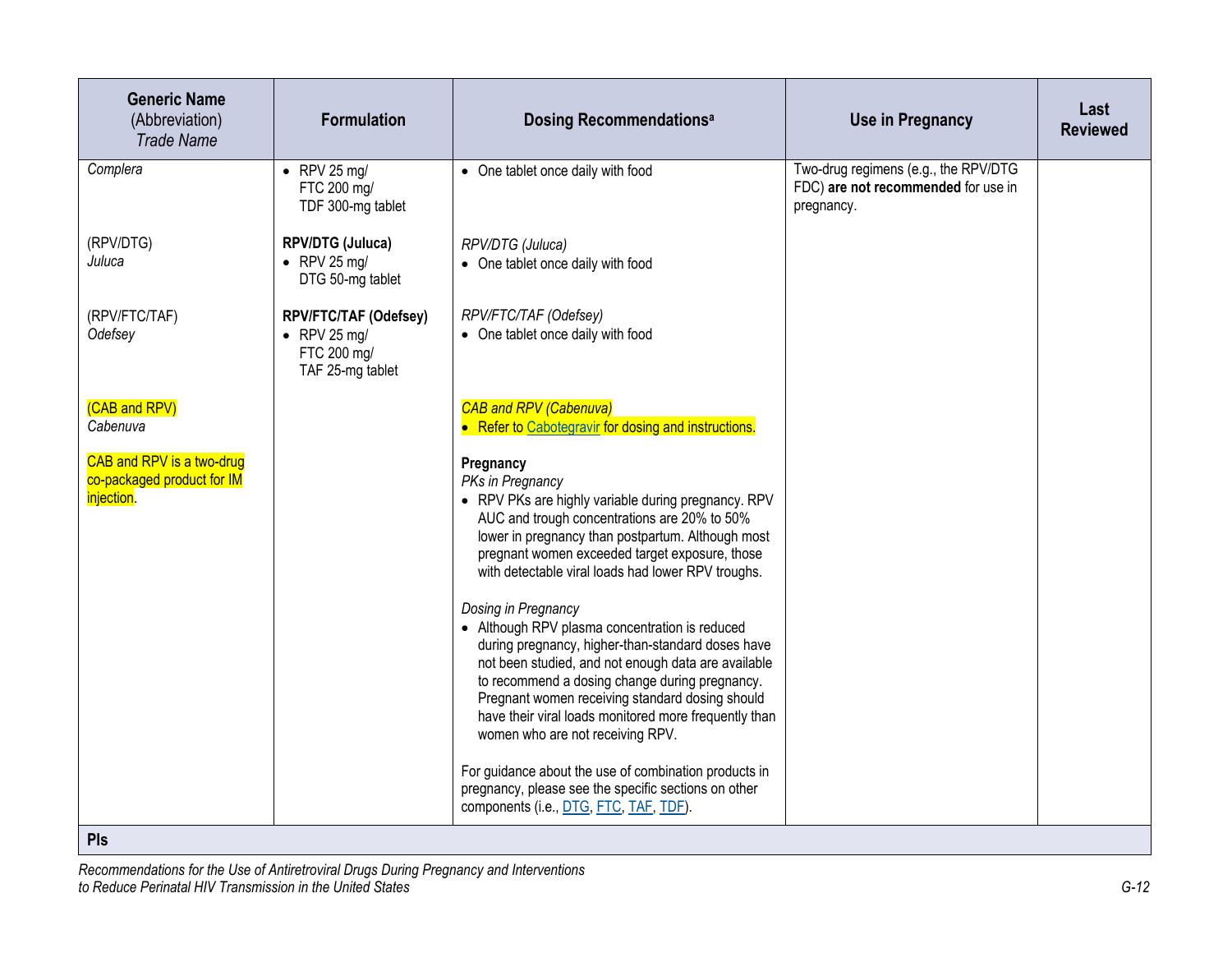| <b>Generic Name</b><br>(Abbreviation)<br><b>Trade Name</b>                                                                                                                                                   | <b>Formulation</b>                                                                                                                                                                                                                                                           | Dosing Recommendations <sup>a</sup>                                                                                                                                                                                                                                                                                                                                                                                                                                                                                                                                                                                                                                                                                                                                                                                                                                                                                                                                                                                                  | <b>Use in Pregnancy</b>                                                                                                                                                                                                                                                                                                                                                                                                                                                                                                                                                                                                                                                                                                                                                                  | Last<br><b>Reviewed</b> |
|--------------------------------------------------------------------------------------------------------------------------------------------------------------------------------------------------------------|------------------------------------------------------------------------------------------------------------------------------------------------------------------------------------------------------------------------------------------------------------------------------|--------------------------------------------------------------------------------------------------------------------------------------------------------------------------------------------------------------------------------------------------------------------------------------------------------------------------------------------------------------------------------------------------------------------------------------------------------------------------------------------------------------------------------------------------------------------------------------------------------------------------------------------------------------------------------------------------------------------------------------------------------------------------------------------------------------------------------------------------------------------------------------------------------------------------------------------------------------------------------------------------------------------------------------|------------------------------------------------------------------------------------------------------------------------------------------------------------------------------------------------------------------------------------------------------------------------------------------------------------------------------------------------------------------------------------------------------------------------------------------------------------------------------------------------------------------------------------------------------------------------------------------------------------------------------------------------------------------------------------------------------------------------------------------------------------------------------------------|-------------------------|
|                                                                                                                                                                                                              |                                                                                                                                                                                                                                                                              | Pls block the activity of the protease enzyme, which is required to assemble new HIV viral particles that are capable of infecting new cells.                                                                                                                                                                                                                                                                                                                                                                                                                                                                                                                                                                                                                                                                                                                                                                                                                                                                                        |                                                                                                                                                                                                                                                                                                                                                                                                                                                                                                                                                                                                                                                                                                                                                                                          |                         |
| <b>Atazanavir</b><br>(ATV)<br>Reyataz<br>Note: Generic products are<br>available for some<br>formulations.<br>Note: ATV must be combined<br>with low-dose RTV boosting in<br>pregnancy.<br>(ATV/c)<br>Evotaz | ATV (Reyataz)<br>Capsules<br>• 100 mg (generic<br>product only)<br>$\bullet$ 150 mg <sup>d</sup><br>$\bullet$ 200 mg <sup>d</sup><br>$\bullet$ 300 mg <sup>d</sup><br>Oral Powder<br>$\bullet$ 50-mg packet<br>ATV/c (Evotaz)<br>$\bullet$ ATV 300 mg/<br>COBI 150-mg tablet | <b>Standard Adult Doses</b><br>In ARV-Naive Patients Without RTV Boosting<br>• ATV 400 mg once daily with food; ATV without RTV<br>boosting is not recommended when used with<br>TDF, H2-receptor antagonists, PPIs, or during<br>pregnancy.<br>In ARV-Naive Patients With RTV Boosting<br>• ATV/r 300 mg/100 mg once daily with food<br>• When combined with EFV in ARV-naive patients:<br>ATV/r 400 mg/100 mg once daily with food<br>In ARV-Experienced Patients<br>• ATV 300 mg plus RTV 100 mg once daily with food<br>• Do not use with PPIs or EFV.<br>In ARV-Experienced Patients Who Are Receiving an<br><b>H2-Receptor Antagonist</b><br>• ATV/r 300/100 mg once daily with food<br>In ARV-Experienced Patients Who Are Receiving an<br>H2-Receptor Antagonist and TDF<br>• ATV/r 400 mg/100 mg once daily with food<br><b>Powder Formulation</b><br>• Oral powder is taken with RTV once daily with food<br>at the same recommended adult dose as the<br>capsules.<br>ATV/c (Evotaz)<br>• One tablet once daily with food | Low placental transfer to fetus <sup>b</sup><br>No evidence of human teratogenicity<br>(can rule out 1.5-fold increase in overall<br>birth defects)<br>Must be given with RTV boosting in<br>pregnancy.<br>Effect of in utero ATV exposure on infant<br>indirect bilirubin levels is unclear.<br>Nonpathologic elevations of neonatal<br>bilirubin have been observed in some,<br>but not all, clinical trials to date.<br>Oral powder (but not capsules) contains<br>phenylalanine, which can be harmful to<br>patients with phenylketonuria.<br>Use of ATV/c is not recommended<br>during pregnancy. See<br>Recommendations for Use of<br><b>Antiretroviral Drugs During Pregnancy,</b><br>Table 4 and Table 5 for discussions<br>about avoiding the use of ATV/c during<br>pregnancy. | December 30,<br>2021    |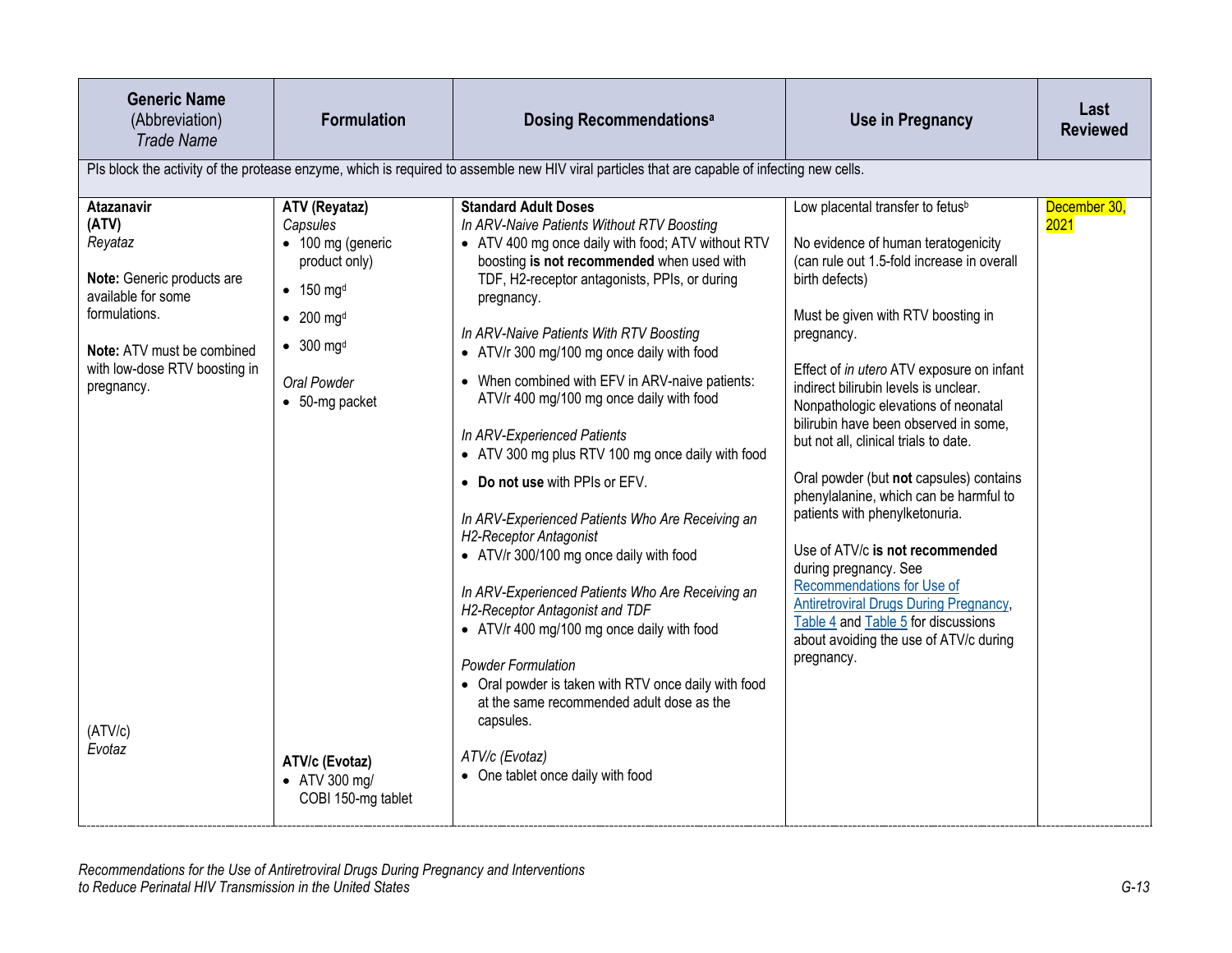| Pregnancy<br>PKs in Pregnancy<br>• ATV (Reyataz)<br>o ATV concentrations are reduced during<br>pregnancy, and they are further reduced when<br>ATV is given concomitantly with TDF or an H2-<br>receptor antagonist.                                                                                                                                                                                                                                                                                                                                                                 |  |
|--------------------------------------------------------------------------------------------------------------------------------------------------------------------------------------------------------------------------------------------------------------------------------------------------------------------------------------------------------------------------------------------------------------------------------------------------------------------------------------------------------------------------------------------------------------------------------------|--|
| • ATV/c (Evotaz)<br>$\circ$ Use of ATV/c is not recommended during<br>pregnancy, because ATV trough concentrations<br>are 80% to 85% lower than the ATV<br>concentrations seen in nonpregnant adults.                                                                                                                                                                                                                                                                                                                                                                                |  |
| Dosing in Pregnancy<br>• $ATV$ (Reyataz)<br>○ Use of unboosted ATV is not recommended<br>during pregnancy.                                                                                                                                                                                                                                                                                                                                                                                                                                                                           |  |
| ○ Use of ATV is not recommended during<br>pregnancy for ARV-experienced patients who are<br>taking TDF and an H2-receptor antagonist.                                                                                                                                                                                                                                                                                                                                                                                                                                                |  |
| ○ Use of an increased dose (ATV/r 400 mg/100 mg<br>once daily with food) during the second and third<br>trimesters results in plasma ATV concentrations<br>equivalent to those seen in nonpregnant adults<br>receiving standard dosing. Although some<br>experts recommend increased ATV dosing in all<br>patients during the second and third trimesters of<br>pregnancy, the package insert recommends<br>increased ATV dosing only for ARV-experienced<br>pregnant women in the second and third<br>trimesters who are also receiving either TDF or<br>an H2-receptor antagonist. |  |
| • ATV/c (Evotaz)<br>$\circ$ Insufficient data to make dosing recommendation<br>in pregnancy (see COBI)                                                                                                                                                                                                                                                                                                                                                                                                                                                                               |  |
| $\circ$ For guidance about the use of combination<br>products in pregnancy, please see the specific<br>sections on other components (i.e., COBI).                                                                                                                                                                                                                                                                                                                                                                                                                                    |  |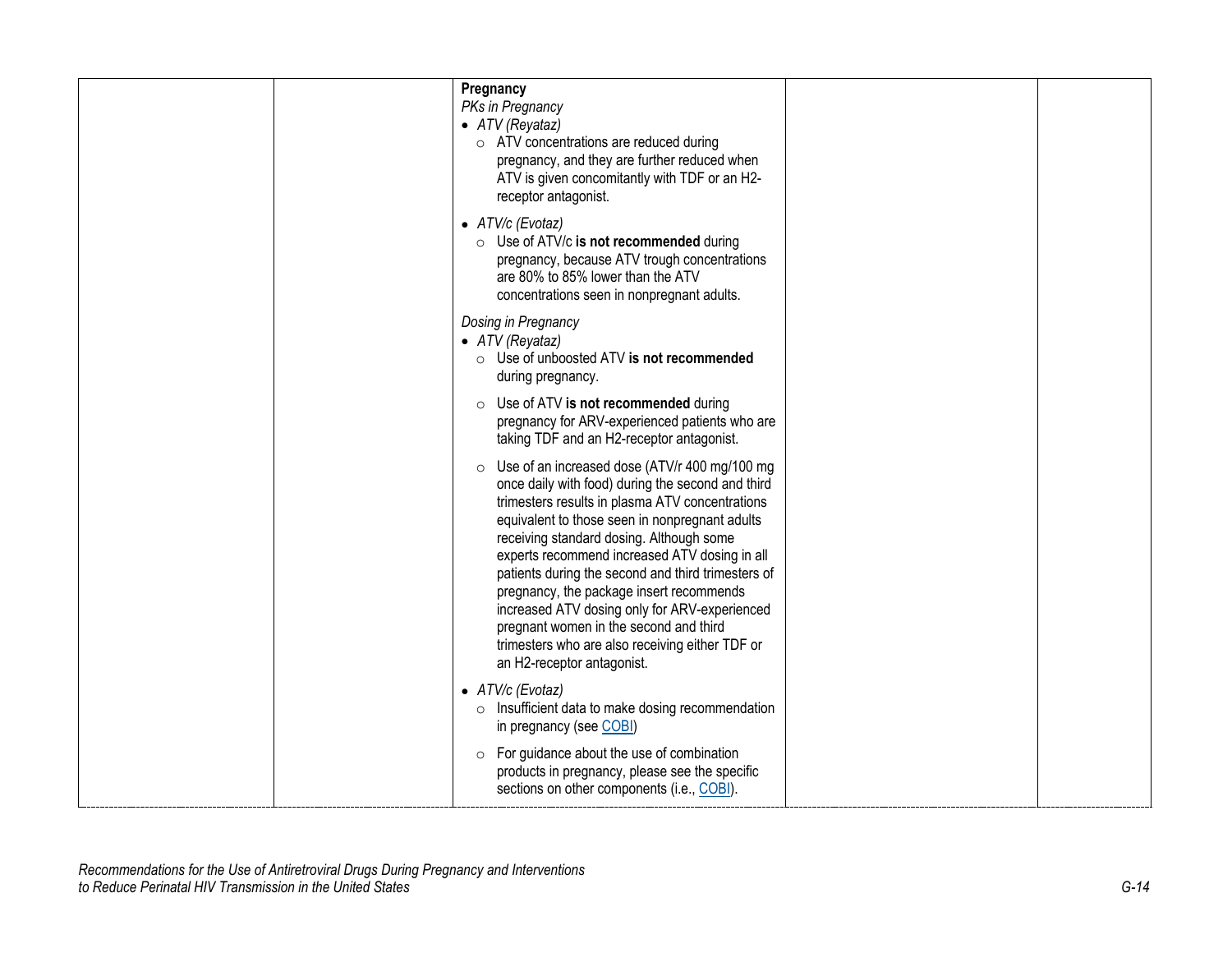| <b>Generic Name</b><br>(Abbreviation)<br><b>Trade Name</b>                                                | <b>Formulation</b>                                                                                                                                                                                       | <b>Dosing Recommendationsal</b>                                                                                                                                                                                                                                                                                                                                                                                                                                               | <b>Use in Pregnancy</b>                                                                                                                                                                                                                                                                                                                                                                                                     | Last<br><b>Reviewed</b> |
|-----------------------------------------------------------------------------------------------------------|----------------------------------------------------------------------------------------------------------------------------------------------------------------------------------------------------------|-------------------------------------------------------------------------------------------------------------------------------------------------------------------------------------------------------------------------------------------------------------------------------------------------------------------------------------------------------------------------------------------------------------------------------------------------------------------------------|-----------------------------------------------------------------------------------------------------------------------------------------------------------------------------------------------------------------------------------------------------------------------------------------------------------------------------------------------------------------------------------------------------------------------------|-------------------------|
| <b>Darunavir</b><br>(DRV)<br>Prezista<br>Note: Must be combined with<br>low-dose RTV or COBI<br>boosting. | DRV (Prezista)<br>Tablet<br>$\bullet$ 75 mg<br>$\bullet$ 150 mg<br>$\bullet$ 600 mg<br>$\bullet$ 800 mg<br><b>Oral Suspension</b><br>$\bullet$ 100 mg/mL<br>DRV/c (Prezcobix)<br>$\bullet$ DRV/c 800 mg/ | <b>Standard Adult Doses</b><br><b>ARV-Naive Patients</b><br>• DRV/r 800 mg/100 mg once daily with food<br>• DRV/c 800 mg/150 mg once daily with food<br>ARV-Experienced Patients If Patient Has No DRV<br><b>Resistance Mutations</b><br>• DRV/r 800 mg/100 mg once daily with food<br>• DRV/c 800 mg/150 mg once daily with food<br>ARV-Experienced Patients If Any DRV Resistance<br><b>Mutations Are Present</b><br>• DRV/r 600 mg/100 mg twice daily with food            | Low placental transfer to fetus. <sup>b</sup><br>No evidence of teratogenicity in mice,<br>rats, or rabbits. No evidence of human<br>teratogenicity.<br>Must be boosted with low-dose RTV.<br>The Panel does not recommend once-<br>daily dosing with DRV/r during<br>pregnancy or the use of DRV/c during<br>pregnancy. If a DRV/c regimen is<br>continued during pregnancy, viral load<br>should be monitored frequently. | December 30,<br>2021    |
| (DRV/c)<br>Prezcobix<br>(DRV/c/FTC/TAF)<br>Symtuza                                                        | 150 mg tablet<br><b>DRV/c/FTC/TAF</b><br>(Symtuza)<br>$\bullet$ DRV 800 mg/<br>COBI 150 mg/<br>FTC 200 mg/<br>TAF 10 mg tablet                                                                           | DRV/c (Prezcobix)<br>• One tablet once daily with food<br>DRV/c/FTC/TAF (Symtuza)<br>• One tablet once daily with food<br>Pregnancy<br>PKs in Pregnancy<br>• Decreased exposure in pregnancy with use of<br>DRV/r.<br>Dosing in Pregnancy<br>• The Panel does not recommend once-daily dosing<br>with DRV/r during pregnancy or the use of DRV/c<br>during pregnancy.<br>• Twice-daily DRV/r dosing (DRV/r 600 mg/100 mg<br>with food) is recommended for all pregnant women. |                                                                                                                                                                                                                                                                                                                                                                                                                             |                         |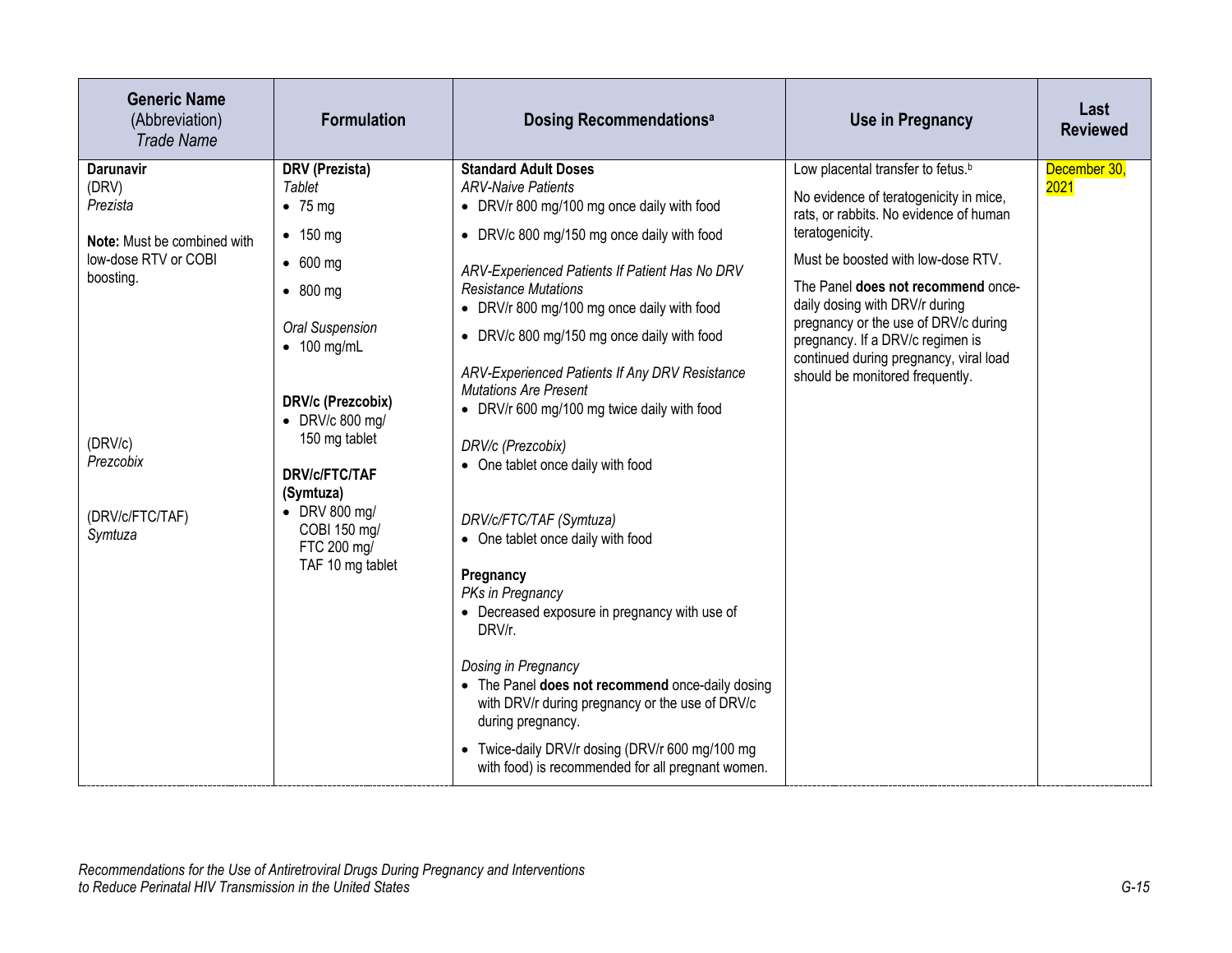| <b>Generic Name</b><br>(Abbreviation)<br><b>Trade Name</b> | <b>Formulation</b>                                                                                                                                                                    | <b>Dosing Recommendationsal</b>                                                                                                                                                                                                                                                                                                                                                                                                                                                                                                                                                                                                                                                                                                                                                                           | <b>Use in Pregnancy</b>                                                                                                                                                                                                                                                                                                                    | Last<br><b>Reviewed</b> |
|------------------------------------------------------------|---------------------------------------------------------------------------------------------------------------------------------------------------------------------------------------|-----------------------------------------------------------------------------------------------------------------------------------------------------------------------------------------------------------------------------------------------------------------------------------------------------------------------------------------------------------------------------------------------------------------------------------------------------------------------------------------------------------------------------------------------------------------------------------------------------------------------------------------------------------------------------------------------------------------------------------------------------------------------------------------------------------|--------------------------------------------------------------------------------------------------------------------------------------------------------------------------------------------------------------------------------------------------------------------------------------------------------------------------------------------|-------------------------|
|                                                            |                                                                                                                                                                                       | • Increased, twice-daily DRV dose (DRV/r 800 mg/<br>100 mg with food) during pregnancy does not result<br>in an increase in DRV exposure and is not<br>recommended.<br>For guidance about use of combination products in<br>pregnancy, please see the specific sections on other<br>components (i.e., COBI, FTC, TAF).                                                                                                                                                                                                                                                                                                                                                                                                                                                                                    |                                                                                                                                                                                                                                                                                                                                            |                         |
| Lopinavir/Ritonavir<br>(LPV/r)<br>Kaletra                  | LPV/r (Kaletra)<br><b>Tablets</b><br>• LPV/r 200 mg/50 mg<br>$\bullet$ LPV/r 100 mg/25 mg<br><b>Oral Solution</b><br>$\bullet$ Each 5 mL contains<br>LPV/r 400 mg/100 mg <sup>d</sup> | <b>Standard Adult Doses</b><br>• LPV/r 400 mg/100 mg twice daily, or<br>• LPV/r 800 mg/200 mg once daily<br><b>Tablets</b><br>• Take without regard to food.<br><b>Oral Solution</b><br>• Take with a meal.<br>With EFV or NVP in PI-Naive or PI-Experienced<br>Patients<br>• LPV/r 500 mg/125-mg tablets twice daily without<br>regard to meals (use a combination of two LPV/r 200<br>mg/50 mg tablets and one LPV/r 100 mg/25-mg<br>tablet), or<br>• LPV/r 520 mg/130 mg oral solution (6.5 mL) twice<br>daily with food<br>Pregnancy<br>PKs in Pregnancy<br>• With twice-daily dosing, LPV exposure is reduced in<br>pregnant women who receive standard adult doses;<br>increasing the dose by 50% results in exposure<br>equivalent to that seen in nonpregnant adults<br>receiving standard doses. | Low placental transfer to fetus. <sup>b</sup><br>No evidence of human teratogenicity<br>(can rule out 1.5-fold increase in overall<br>birth defects).<br>Oral solution contains 42% alcohol and<br>15% propylene glycol and is not<br>recommended for use in pregnancy.<br>Once-daily LPV/r dosing is not<br>recommended during pregnancy. | December 30,<br>2021    |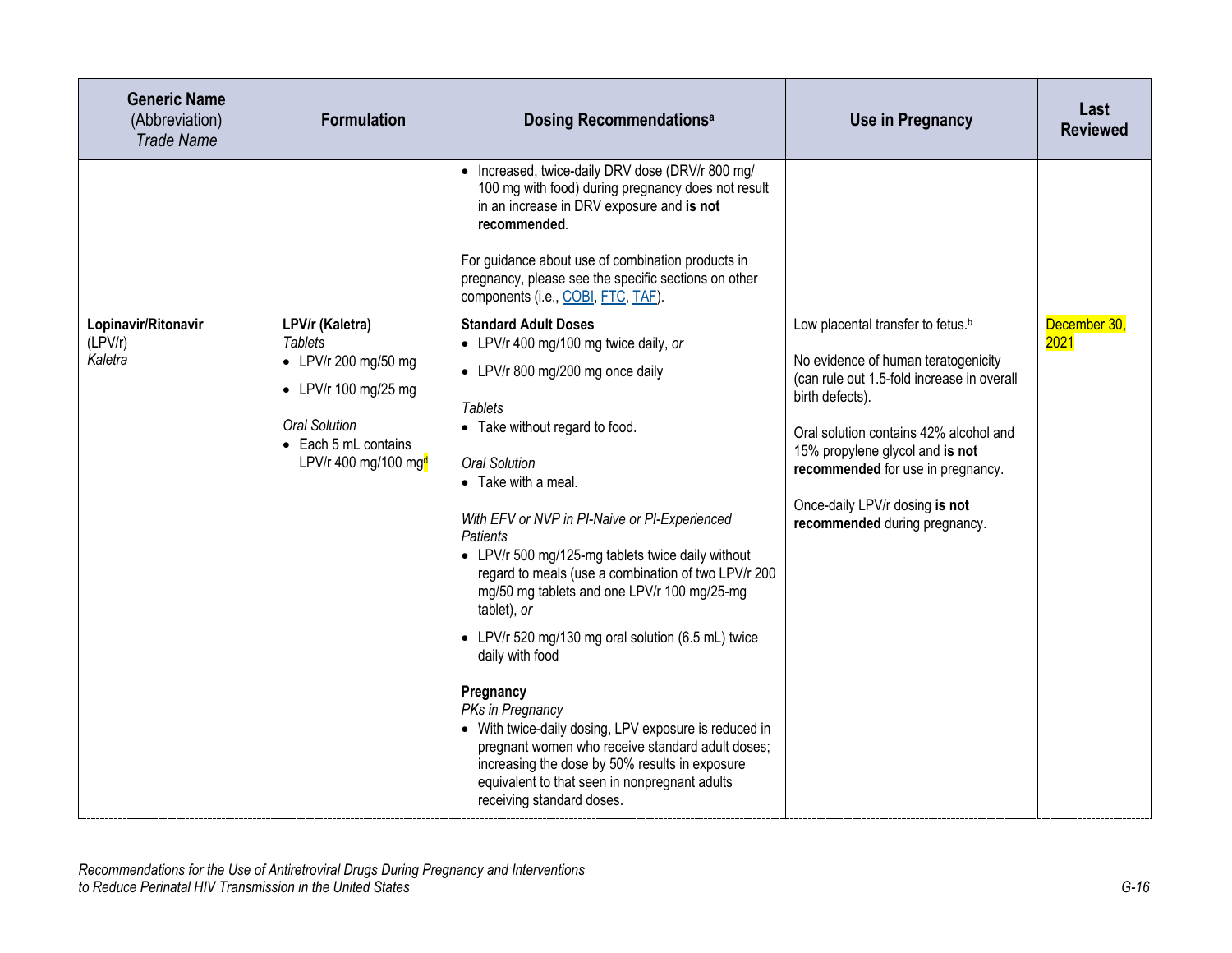| <b>Generic Name</b><br>(Abbreviation)<br><b>Trade Name</b>                                                     | <b>Formulation</b>                                           | <b>Dosing Recommendationsal</b>                                                                                                                                                                                                                                                                                                                                                                                                                                                                                                                                                                                                                         | <b>Use in Pregnancy</b>                                                                                                                                                                                                                                                 | Last<br><b>Reviewed</b> |
|----------------------------------------------------------------------------------------------------------------|--------------------------------------------------------------|---------------------------------------------------------------------------------------------------------------------------------------------------------------------------------------------------------------------------------------------------------------------------------------------------------------------------------------------------------------------------------------------------------------------------------------------------------------------------------------------------------------------------------------------------------------------------------------------------------------------------------------------------------|-------------------------------------------------------------------------------------------------------------------------------------------------------------------------------------------------------------------------------------------------------------------------|-------------------------|
|                                                                                                                |                                                              | • No PK data are available for once-daily dosing in<br>pregnancy.<br>Dosing in Pregnancy<br>• Once-daily dosing is not recommended during<br>pregnancy.<br>• Some experts recommend that an increased dose<br>(i.e., LPV/r 600 mg/150 mg twice daily without<br>regard to meals or LPV/r 500 mg/125 mg twice daily<br>without regard to meals) should be used in the<br>second and third trimesters, especially in PI-<br>experienced pregnant women and women who start<br>treatment during pregnancy with a baseline viral load<br>>50 copies/mL.<br>• When standard dosing is used, monitor virologic<br>response and, if possible, LPV drug levels. |                                                                                                                                                                                                                                                                         |                         |
| <b>Entry Inhibitors</b><br>Entry and attachment inhibitors block viral binding or fusion of HIV to host cells. |                                                              |                                                                                                                                                                                                                                                                                                                                                                                                                                                                                                                                                                                                                                                         |                                                                                                                                                                                                                                                                         |                         |
| Fostemsavir<br>(FTR)<br>Rukobia                                                                                | FTR (Rukobia)<br>Extended-Release Tablet<br>$\bullet$ 600 mg | <b>Standard Adult Doses</b><br>(FTR) Rukobia<br>• FTR 600 mg twice daily with or without food<br>Pregnancy<br>PK in Pregnancy<br>• No PK studies in human pregnancy<br>Dosing in Pregnancy<br>• Insufficient data to make dosing recommendation                                                                                                                                                                                                                                                                                                                                                                                                         | No human data are available regarding<br>placental passage. A study in rats<br>demonstrates placental passage of<br>temsavir or other metabolites.<br>Insufficient data to assess for<br>teratogenicity in humans. No evidence of<br>teratogenicity in rats or rabbits. | December 30,<br>2021    |
| Ibalizumab-uiyk<br>(IBA)<br>Trogarzo                                                                           | IBA (Trogarzo)<br><b>IV Solution</b><br>$\bullet$ 150 mg/mL  | <b>Standard Adult Doses</b><br>• IBA 2,000 mg loading dose, followed by IBA 800 mg<br>maintenance doses administered every 2 weeks<br>Pregnancy<br>PKs in Pregnancy                                                                                                                                                                                                                                                                                                                                                                                                                                                                                     | No human data are available, but<br>placental transfer of IBA, a monoclonal<br>antibody, is possible and documented in<br>monkeys.                                                                                                                                      | December 30,<br>2021    |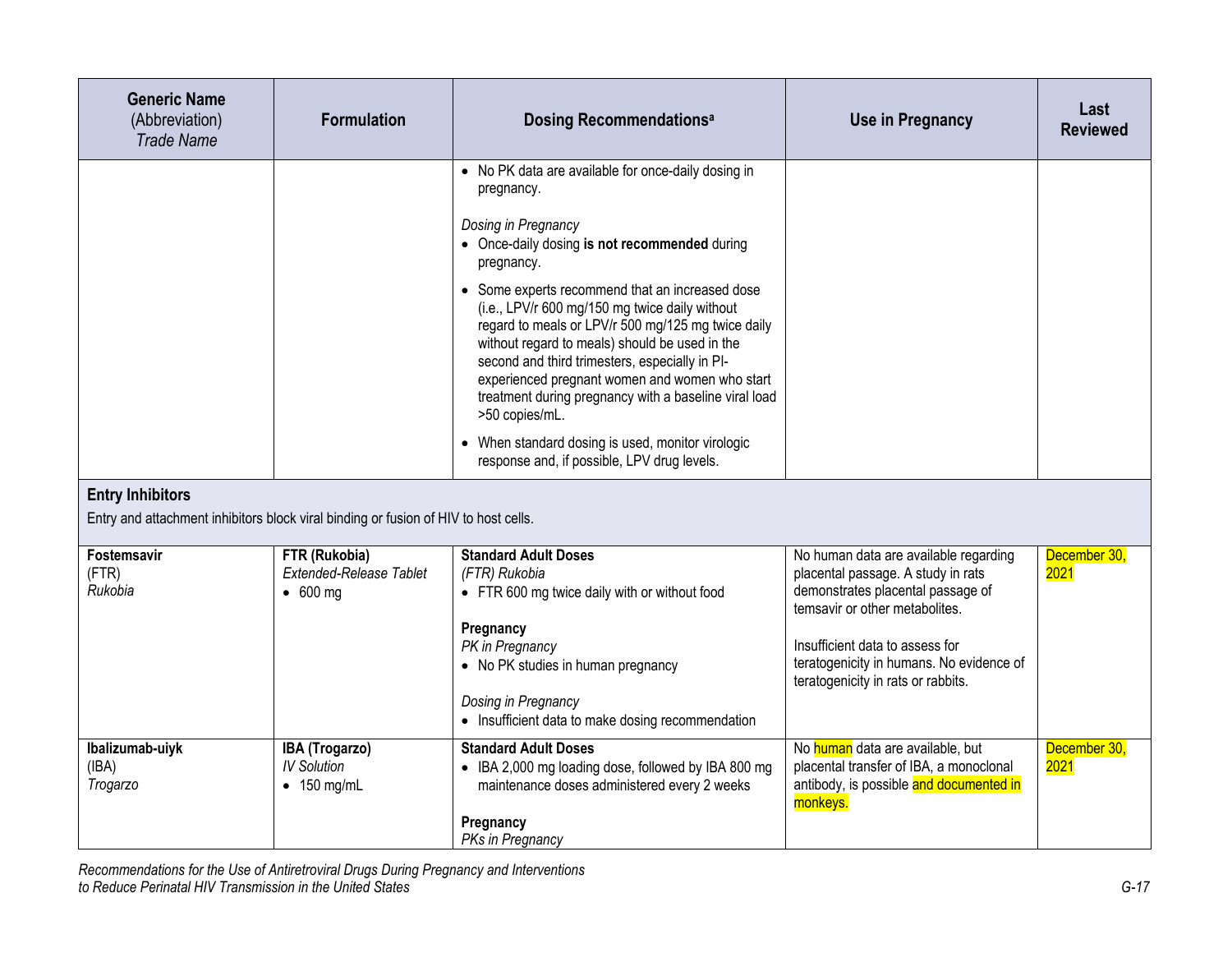| <b>Generic Name</b><br>(Abbreviation)<br><b>Trade Name</b> | <b>Formulation</b>                                     | <b>Dosing Recommendationsal</b>                                                                                                                                                                                                                                                                                                                                                                                                                                                                                                                                                                                                                                                                  | <b>Use in Pregnancy</b>                                                                                                                                                                                                                                                                                                                                                                                                                                                                                                                | Last<br><b>Reviewed</b>     |
|------------------------------------------------------------|--------------------------------------------------------|--------------------------------------------------------------------------------------------------------------------------------------------------------------------------------------------------------------------------------------------------------------------------------------------------------------------------------------------------------------------------------------------------------------------------------------------------------------------------------------------------------------------------------------------------------------------------------------------------------------------------------------------------------------------------------------------------|----------------------------------------------------------------------------------------------------------------------------------------------------------------------------------------------------------------------------------------------------------------------------------------------------------------------------------------------------------------------------------------------------------------------------------------------------------------------------------------------------------------------------------------|-----------------------------|
|                                                            |                                                        | • No PK studies in human pregnancy.<br>Dosing in Pregnancy<br>• Insufficient data to make dosing recommendations.                                                                                                                                                                                                                                                                                                                                                                                                                                                                                                                                                                                | Based on data in cynomologus monkeys<br>with in utero exposure, potential exists<br>for reversible immunosuppression (CD4<br>T cell and B cell lymphocytopenia) in<br>infants born to mothers exposed to IBA<br>during pregnancy.<br>The FDA requires collection of<br>prospective data in individuals exposed<br>to IBA during pregnancy to monitor<br>maternal and pregnancy outcomes,<br>including adverse effects on the<br>developing fetus, neonate, and infant.<br>Insufficient data to assess for<br>teratogenicity in humans. |                             |
| <b>Maraviroc</b><br>(MVC)<br>Selzentry                     | <b>Tablets</b><br>$\bullet$ 150 mg<br>$\bullet$ 300 mg | <b>Standard Adult Doses</b><br>• MVC 300 mg twice daily with or without food.<br>• MVC should be used only for patients with CCR5-<br>tropic virus (and no X4-tropic virus).<br>Dose Adjustments<br>• Increase to MVC 600 mg twice daily when used with<br>the potent CYP3A inducers EFV, ETR, and rifampin.<br>• Decrease to MVC 150 mg twice daily when used<br>with CYP3A inhibitors, which includes all PIs except<br>TPV/r and itraconazole.<br>Pregnancy<br>PKs in Pregnancy<br>• A PK study in human pregnancy demonstrated a<br>20% to 30% overall decrease in MVC AUC, but<br>C <sub>trough</sub> exceeded the recommended minimum<br>concentration of 50 ng/mL.<br>Dosing in Pregnancy | Moderate placental transfer to fetus. <sup>b</sup><br>No evidence of teratogenicity in rats or<br>rabbits; insufficient data to assess<br>teratogenicity in humans.                                                                                                                                                                                                                                                                                                                                                                    | December 30,<br><b>2021</b> |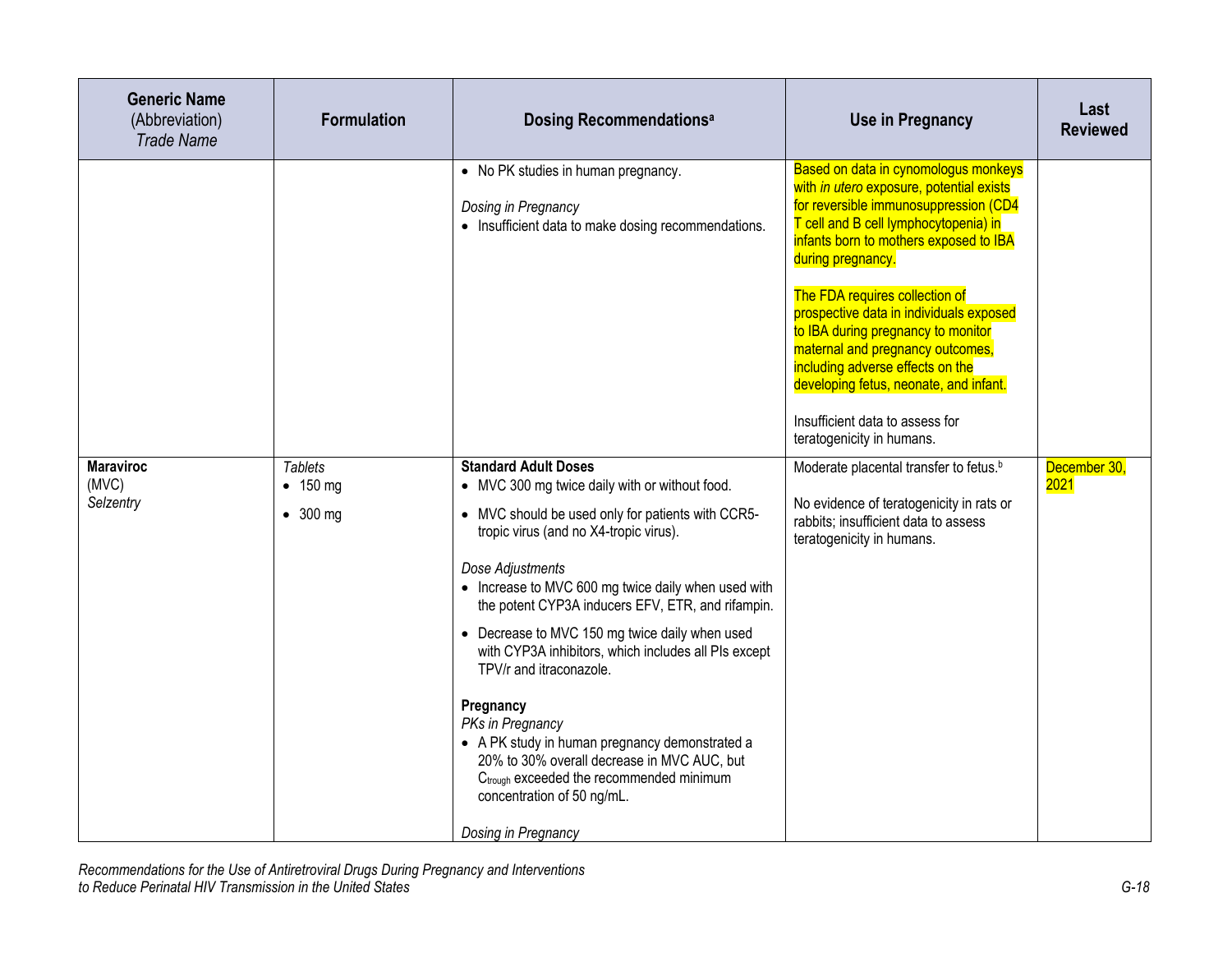| <b>Generic Name</b><br>(Abbreviation)<br><b>Trade Name</b>                                                                                          | <b>Formulation</b>                                                                                                                                         | Dosing Recommendations <sup>a</sup>                                                                                                                                                                                                                                                                                                                                                                           | <b>Use in Pregnancy</b>                                                                                                                                                                                                                                                                                                                                                                                                                                                                                                                                           | Last<br><b>Reviewed</b> |
|-----------------------------------------------------------------------------------------------------------------------------------------------------|------------------------------------------------------------------------------------------------------------------------------------------------------------|---------------------------------------------------------------------------------------------------------------------------------------------------------------------------------------------------------------------------------------------------------------------------------------------------------------------------------------------------------------------------------------------------------------|-------------------------------------------------------------------------------------------------------------------------------------------------------------------------------------------------------------------------------------------------------------------------------------------------------------------------------------------------------------------------------------------------------------------------------------------------------------------------------------------------------------------------------------------------------------------|-------------------------|
|                                                                                                                                                     |                                                                                                                                                            | • Adjusting the standard adult MVC dose for<br>concomitant use with ARV drugs seems appropriate.                                                                                                                                                                                                                                                                                                              |                                                                                                                                                                                                                                                                                                                                                                                                                                                                                                                                                                   |                         |
| <b>INSTIS</b>                                                                                                                                       |                                                                                                                                                            | INSTIs, the viral enzyme that catalyzes the two-step process that inserts HIV DNA into the genome of the host cell.                                                                                                                                                                                                                                                                                           |                                                                                                                                                                                                                                                                                                                                                                                                                                                                                                                                                                   |                         |
| Bictegravir/Emtricitabine/<br><b>Tenofovir Alafenamide</b><br>(BIC/FTC/TAF)<br>Biktarvy<br>Note: BIC is available only as<br>part of an FDC tablet. | <b>BIC/FTC/TAF (Biktarvy)</b><br>$\bullet$ BIC 50 mg/<br>FTC 200 mg/<br>TAF 25 mg tablet<br>$\bullet$ BIC 30 mg/<br><b>FTC 120 mg/</b><br>TAF 15 mg tablet | <b>Standard Adult Doses</b><br>• One tablet of BIC 50 mg/FTC 200 mg/TAF 25 once<br>daily with or without food<br>Pregnancy<br>PK in Pregnancy<br>• No PK studies in human pregnancy<br>Dosing in Pregnancy<br>• Insufficient data to make dosing recommendations<br>For guidance about use of combination products in<br>pregnancy, please see the specific sections on other<br>components (i.e., FTC, TAF). | More data are needed to characterize<br>the placental passage of BIC.<br>Insufficient data exist to assess for<br>teratogenicity in humans. No evidence of<br>teratogenicity in rats or rabbits exists.<br>BIC can be taken with food at the same<br>time as any preparation containing iron<br>or calcium-including prenatal<br>vitamins-but should not be<br>administered within 2 hours of these<br>preparations when taken on an empty<br>stomach. BIC can be taken at least 2<br>hours before or 6 hours after antacids<br>containing aluminum or magnesium. | December 30,<br>2021    |
| <b>Cabotegravir</b><br>(CAB)<br>Vocabria (oral)<br><b>Apretude (injection)</b><br>(CAB RPV)                                                         | <b>CAB</b><br>• CAB 30-mg tablets for<br>oral administration<br>• CAB 200 mg/mL<br>suspension for IM<br>injection<br><b>CAB RPV</b>                        | <b>Standard Adult Doses</b><br><b>Oral Lead-in Therapy</b><br><b>CAB</b> (Vocabria)<br>• One 30-mg tablet once daily in combination with<br>RPV (Edurant) 25 mg once daily taken with a meal<br>for 4 weeks<br><b>CAB</b> (Apretude)                                                                                                                                                                          | No human data are available regarding<br>placental passage.<br><b>Insufficient data to assess for</b><br>teratogenicity in humans. No evidence of<br>teratogenicity in rats or rabbits.                                                                                                                                                                                                                                                                                                                                                                           | December 30,<br>2021    |
| Cabenuva<br>CAB RPV is a two-drug co-<br>packaged product for IM<br>injection.                                                                      | • CAB 200 mg/mL<br>suspension for IM<br>injection<br>RPV 300 mg/mL<br>suspension for IM<br>injection                                                       | <i><b>Initiation</b></i><br>• CAB 600 mg (3 mL) injection given 1 month apart for<br>2 consecutive months on the last day of an oral lead-<br>in if used or within 3 days<br><b>Continuation Therapy</b>                                                                                                                                                                                                      |                                                                                                                                                                                                                                                                                                                                                                                                                                                                                                                                                                   |                         |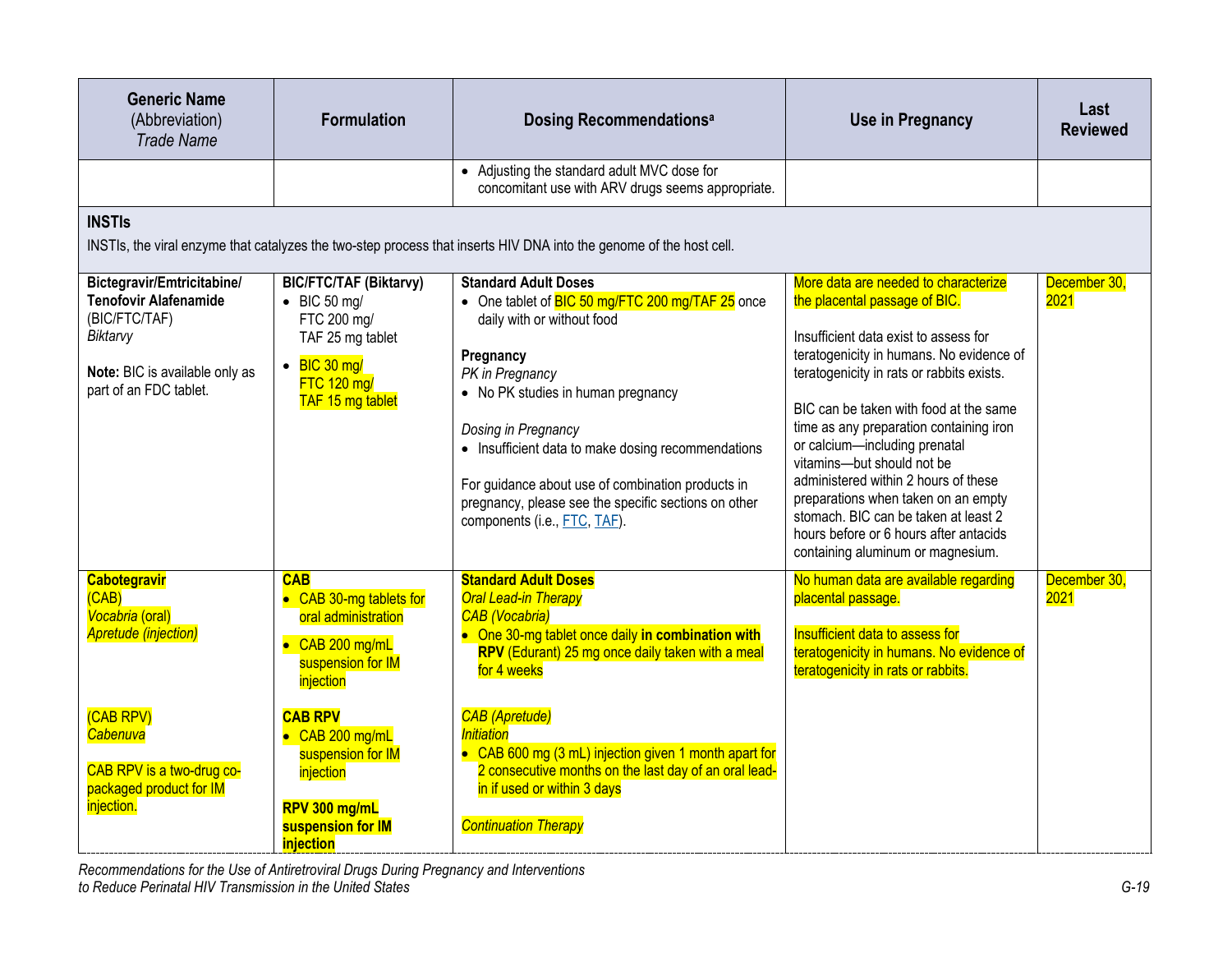| <b>Generic Name</b><br>(Abbreviation)<br><b>Trade Name</b> | <b>Formulation</b> | <b>Dosing Recommendationsal</b>                                                                                                                                                                                                                                                        | <b>Use in Pregnancy</b> | Last<br><b>Reviewed</b> |
|------------------------------------------------------------|--------------------|----------------------------------------------------------------------------------------------------------------------------------------------------------------------------------------------------------------------------------------------------------------------------------------|-------------------------|-------------------------|
|                                                            |                    | • CAB 600 mg (3 mL) injections every 2 months<br>thereafter<br><b>CAB RPV (Cabenuva)</b><br><b>Loading Dose to Be Given on Last Day of Oral</b><br><b>Therapy</b><br>• CAB 600 mg (3 mL) and RPV 900 mg (3 mL), given<br>as two separate injections in separate ventrogluteal<br>sites |                         |                         |
|                                                            |                    | <b>Continuation Therapy</b><br>• CAB 400 mg $(2 \text{ mL})$ and RPV 600 mg $(2 \text{ mL})$ , given<br>as two separate injections in separate ventrogluteal<br>sites once a month with allowance for a +/- 7-day<br>administration window                                             |                         |                         |
|                                                            |                    | Patients should be monitored for ~10 minutes for<br>post-injection reactions. A 23-gauge, 1.5-inch IM<br>needle is recommended for the injection and is<br>provided in the packaging. Longer, 2-inch needles<br>should be used in patients with BMIs > 30 kg/m <sup>2</sup> .          |                         |                         |
|                                                            |                    | <b>Pregnancy</b><br><b>PKs in Pregnancy</b><br>• No PK studies in human pregnancy                                                                                                                                                                                                      |                         |                         |
|                                                            |                    | <b>Dosing in Pregnancy</b><br>• Insufficient data to make dosing recommendations                                                                                                                                                                                                       |                         |                         |
|                                                            |                    | For guidance about the use of combination<br>products in pregnancy, please see the specific<br>sections on other components (i.e., RPV).                                                                                                                                               |                         |                         |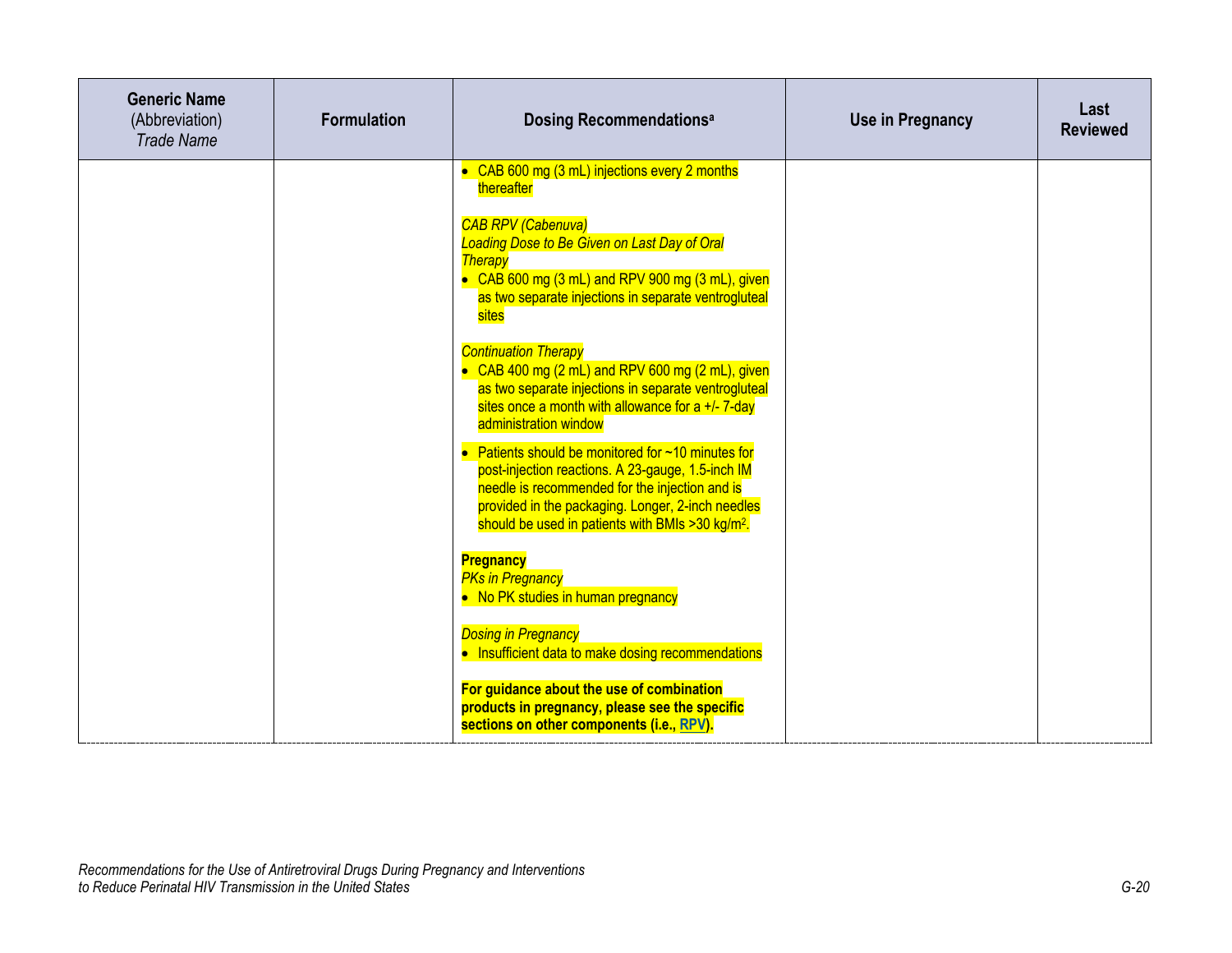| <b>Generic Name</b><br>(Abbreviation)<br><b>Trade Name</b>                                                                             | <b>Formulation</b>                                                                                                                                                                                                                                                                                                                                                                                                                                                                                           | <b>Dosing Recommendations<sup>a</sup></b>                                                                                                                                                                                                                                                                                                                                                                                                                                                                                                                                                                                                                                                                                                                                                                       | <b>Use in Pregnancy</b>                                                                                                                                                                                                                                                                                                                                                                                                                                                                                                                                                                                                                                                                                                                                                                                          | Last<br><b>Reviewed</b> |
|----------------------------------------------------------------------------------------------------------------------------------------|--------------------------------------------------------------------------------------------------------------------------------------------------------------------------------------------------------------------------------------------------------------------------------------------------------------------------------------------------------------------------------------------------------------------------------------------------------------------------------------------------------------|-----------------------------------------------------------------------------------------------------------------------------------------------------------------------------------------------------------------------------------------------------------------------------------------------------------------------------------------------------------------------------------------------------------------------------------------------------------------------------------------------------------------------------------------------------------------------------------------------------------------------------------------------------------------------------------------------------------------------------------------------------------------------------------------------------------------|------------------------------------------------------------------------------------------------------------------------------------------------------------------------------------------------------------------------------------------------------------------------------------------------------------------------------------------------------------------------------------------------------------------------------------------------------------------------------------------------------------------------------------------------------------------------------------------------------------------------------------------------------------------------------------------------------------------------------------------------------------------------------------------------------------------|-------------------------|
| Dolutegravir<br>(DTG)<br>Tivicay<br><b>Tivicay PD</b><br>(DTG/3TC)<br>Dovato<br>(DTG/RPV)<br>Juluca<br>(DTG/ABC/3TC)<br><b>Triumeq</b> | DTG (Tivicay)<br>$\bullet$ DTG 10 mg, 25 mg, and<br>50 mg film-coated tablets<br>DTG (Tivicay PD)<br>• DTG 5 mg dispersible<br>tablet for oral suspension<br><b>DTG film-coated tablets</b><br>and DTG dispersible<br>tablets are not<br>bioequivalent and are not<br>interchangeable.<br>DTG/3TC (Dovato)<br>$\bullet$ DTG 50 mg/<br>3TC 300 mg tablet<br>DTG/RPV (Juluca)<br>$\bullet$ DTG 50 mg/<br>RPV 25 mg tablet<br>DTG/ABC/3TC (Triumeq)<br>$\bullet$ DTG 50 mg/<br>ABC 600 mg/<br>3TC 300 mg tablet | <b>Standard Adult Doses</b><br>In ARV-Naive or ARV-Experienced (but INSTI-Naive)<br>Patients<br>DTG (Tivicay)<br>• One 50 mg tablet once daily, without regard to food<br>DTG (Tivicay PD)<br>• Six 5 mg tablets (30 mg) dissolved in water once<br>daily, without regard to food<br>DTG/3TC (Dovato)<br>• One tablet once daily, without regard to food<br>DTG/RPV (Juluca)<br>• One tablet once daily, with food<br>DTG/ABC/3TC (Triumeg)<br>• One tablet once daily, without regard to food<br>In ARV-Naive or ARV-Experienced (but INSTI-Naive)<br>Patients Who Are Also Receiving EFV, FPV/r, TPV/r,<br>or Rifampin<br>DTG (Tivicay)<br>• One 50 mg tablet twice daily, without regard to food<br>DTG (Tivicay PD)<br>• Six 5 mg tablets (30 mg) dissolved in water twice<br>daily, without regard to food | High placental transfer to fetus. <sup>b</sup><br>No evidence of teratogenicity in rats or<br>rabbits. The most recent data from<br>Botswana indicates the prevalence of<br>NTDs in infants born to pregnant women<br>with HIV receiving DTG at conception is<br>no longer statistically different than in<br>those receiving other antiretrovirals.<br>DTG is a Preferred antiretroviral drug for<br>use during pregnancy, irrespective of<br>trimester, and for people who are trying<br>to conceive (see Recommendations for<br><b>Use of Antiretroviral Drugs During</b><br>$Preqnancy$ and $Table 5$ .<br>To maximize DTG absorption, doses<br>should not be administered within<br>2 hours of ingesting any preparation that<br>contains such minerals as iron or<br>calcium, including prenatal vitamins. | December 30,<br>2021    |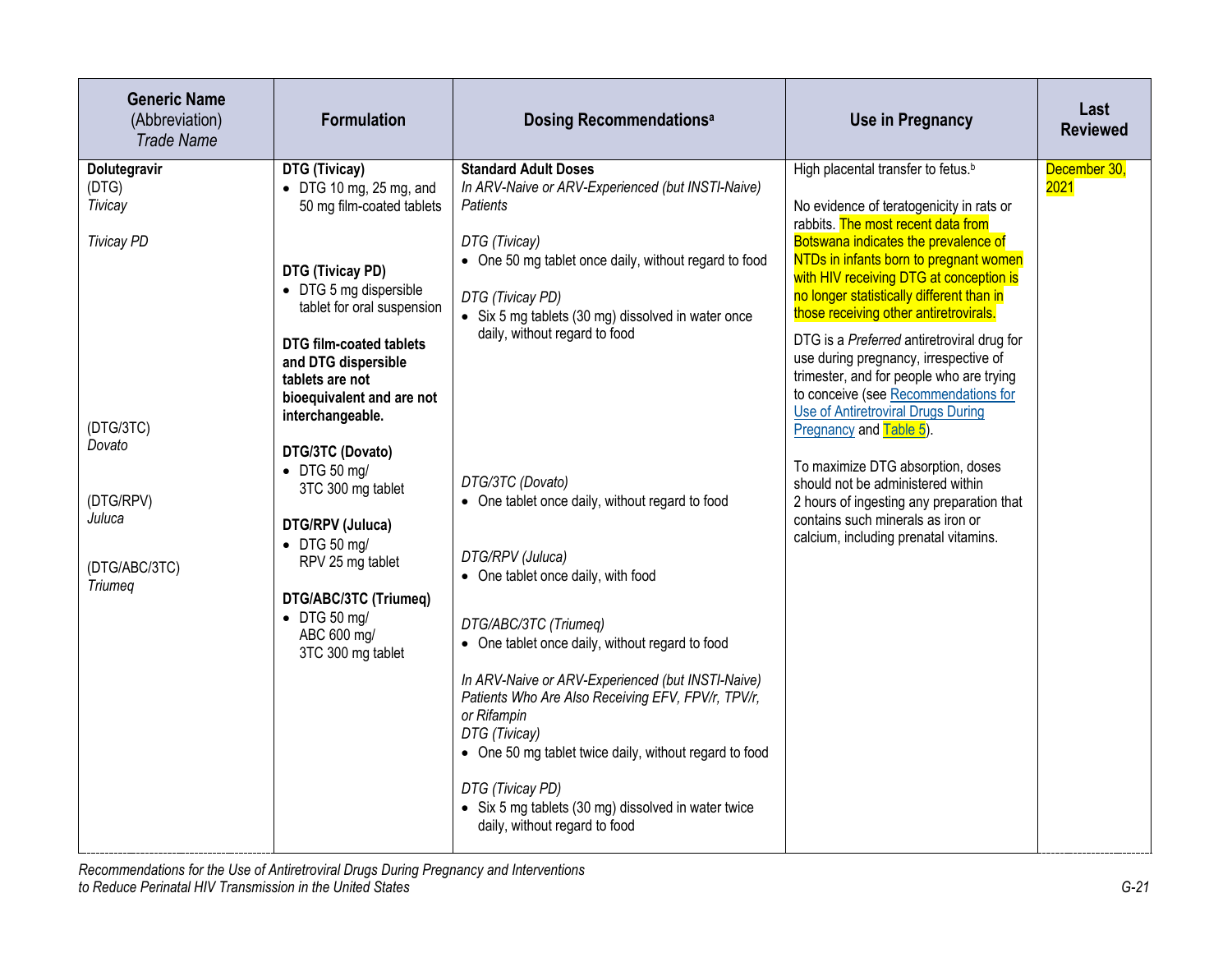| <b>Generic Name</b><br>(Abbreviation)<br><b>Trade Name</b>                                                                                                                                        | <b>Formulation</b>                                                                                                                                                                                                            | <b>Dosing Recommendationsal</b>                                                                                                                                                                                                                                                                                                                                                                                                                                                                                                                                                                                                                                                                                                                                                                                                                                                                                                                                                                                                                                                                                                                                                                                                | Use in Pregnancy                                                                                                                                                                                                                                                                                                                                                                                                                                                                                                                                                                                                                                           | Last<br><b>Reviewed</b> |
|---------------------------------------------------------------------------------------------------------------------------------------------------------------------------------------------------|-------------------------------------------------------------------------------------------------------------------------------------------------------------------------------------------------------------------------------|--------------------------------------------------------------------------------------------------------------------------------------------------------------------------------------------------------------------------------------------------------------------------------------------------------------------------------------------------------------------------------------------------------------------------------------------------------------------------------------------------------------------------------------------------------------------------------------------------------------------------------------------------------------------------------------------------------------------------------------------------------------------------------------------------------------------------------------------------------------------------------------------------------------------------------------------------------------------------------------------------------------------------------------------------------------------------------------------------------------------------------------------------------------------------------------------------------------------------------|------------------------------------------------------------------------------------------------------------------------------------------------------------------------------------------------------------------------------------------------------------------------------------------------------------------------------------------------------------------------------------------------------------------------------------------------------------------------------------------------------------------------------------------------------------------------------------------------------------------------------------------------------------|-------------------------|
| Elvitegravir<br>(EVG)<br>Note: As of October 2017, the<br>single-drug formulation of EVG<br>(Vitekta) is no longer available.<br>(EVG/c/FTC/TAF)<br>Genvoya<br>(EVG/c/FTC/TDF)<br><b>Stribild</b> | <b>EVG/c/FTC/TAF</b><br>(Genvoya)<br>$\bullet$ EVG 150 mg/<br>COBI 150 mg/<br>FTC 200 mg/<br>TAF 10-mg tablet<br><b>EVG/c/FTC/TDF (Stribild)</b><br>$\bullet$ EVG 150 mg/<br>COBI 150 mg/<br>FTC 200 mg/<br>TDF 300-mg tablet | In INSTI-Experienced Patients<br>DTG (Tivicay)<br>• One tablet twice daily, without regard to food<br>Pregnancy<br>PKs in Pregnancy<br>• AUC may be decreased during the third trimester<br>compared with postpartum, but exposures during<br>pregnancy are well above those needed to inhibit<br>viral replication.<br>Dosing in Pregnancy<br>• No change in dose indicated.<br>For guidance about the use of combination products in<br>pregnancy, please see the specific sections on other<br>components (i.e., ABC, 3TC, RPV).<br><b>Standard Adult Doses</b><br>Genvoya and Stribild<br>• One tablet once daily with food<br>Pregnancy<br>PKs in Pregnancy<br>• PK studies in women who received EVG/c<br>demonstrated significant reduction in EVG plasma<br>exposure during pregnancy.<br>Dosing in Pregnancy<br>• EVG plasma concentrations are reduced with use of<br>standard adult doses during pregnancy; however,<br>higher-than-standard doses of EVG have not been<br>studied. Insufficient data are available to recommend<br>a dose for use in pregnancy.<br>For guidance about use of combination products in<br>pregnancy, please see the specific sections on other<br>components (i.e., COBI, FTC, TAF). | Evidence of high placental transfer of<br>EVG and low transfer of COBI. <sup>b</sup><br>Insufficient data to assess for<br>teratogenicity in humans. No evidence of<br>teratogenicity in rats or rabbits.<br>EVG/c is not recommended for use in<br>pregnancy. For <b>persons</b> who become<br>pregnant while taking EVG/c, consider<br>frequent viral load monitoring or<br>switching to a more effective,<br>recommended regimen. If a woman<br>continues taking a regimen that contains<br>EVG/c, doses should be administered<br>with a meal and should not be<br>administered within 2 hours of ingesting<br>any preparation that contains minerals, | December 30,<br>2021    |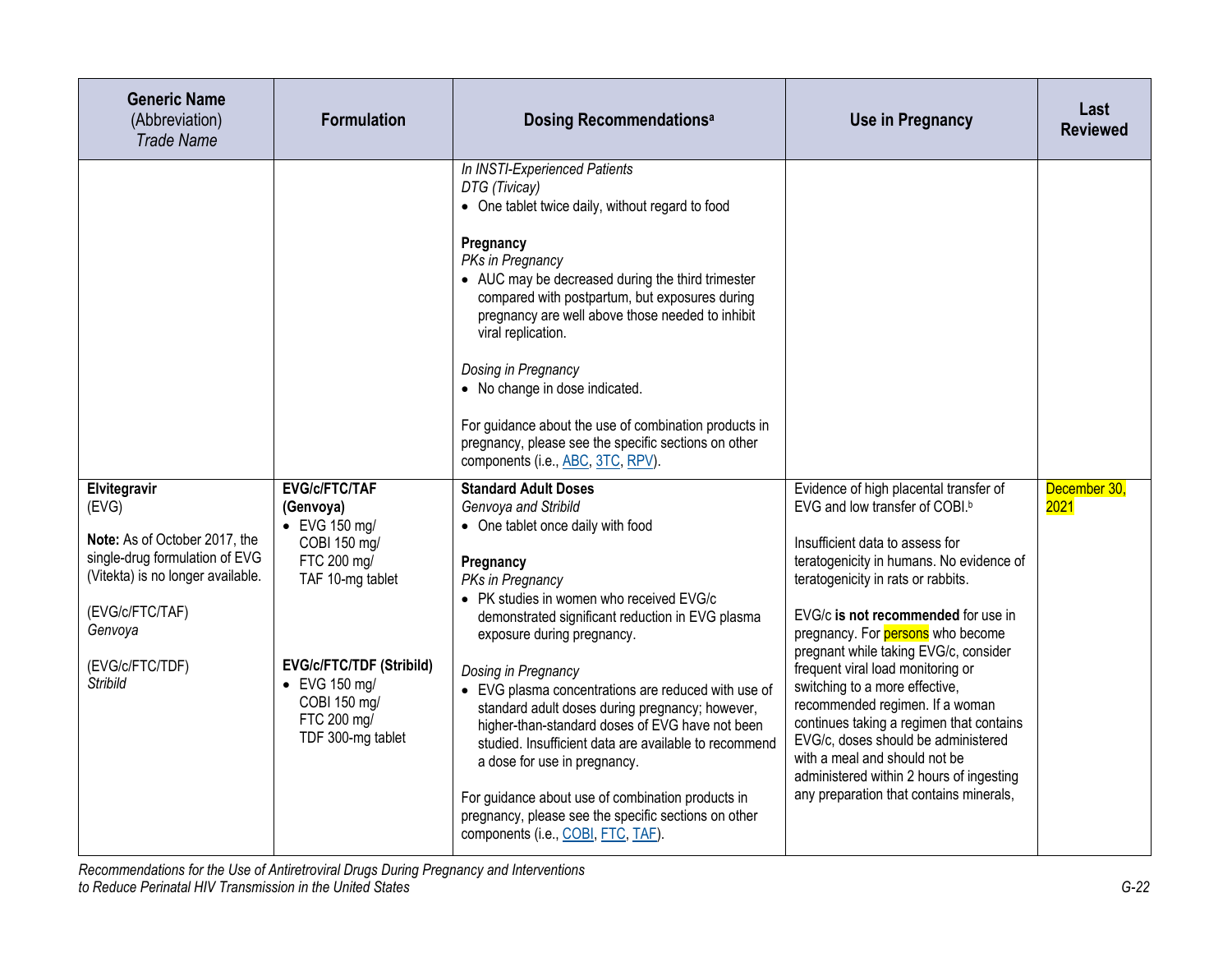| <b>Generic Name</b><br>(Abbreviation)<br><b>Trade Name</b>      | <b>Formulation</b>                                                                                                                                                                                                 | <b>Dosing Recommendations<sup>a</sup></b>                                                                                                                                                                                                                                                                                                                                                                                                                                                                                                                                                                                                                                                                                                                                                                                                                                                                                                                                                                                               | <b>Use in Pregnancy</b>                                                                                                                                                                                                                                                                                                                                                                                                                                                                                                                                                                                                                | Last<br><b>Reviewed</b> |
|-----------------------------------------------------------------|--------------------------------------------------------------------------------------------------------------------------------------------------------------------------------------------------------------------|-----------------------------------------------------------------------------------------------------------------------------------------------------------------------------------------------------------------------------------------------------------------------------------------------------------------------------------------------------------------------------------------------------------------------------------------------------------------------------------------------------------------------------------------------------------------------------------------------------------------------------------------------------------------------------------------------------------------------------------------------------------------------------------------------------------------------------------------------------------------------------------------------------------------------------------------------------------------------------------------------------------------------------------------|----------------------------------------------------------------------------------------------------------------------------------------------------------------------------------------------------------------------------------------------------------------------------------------------------------------------------------------------------------------------------------------------------------------------------------------------------------------------------------------------------------------------------------------------------------------------------------------------------------------------------------------|-------------------------|
|                                                                 |                                                                                                                                                                                                                    |                                                                                                                                                                                                                                                                                                                                                                                                                                                                                                                                                                                                                                                                                                                                                                                                                                                                                                                                                                                                                                         | such as iron or calcium, including<br>prenatal vitamins.                                                                                                                                                                                                                                                                                                                                                                                                                                                                                                                                                                               |                         |
| Raltegravir<br>(RAL)<br><i>Isentress</i><br><b>Isentress HD</b> | <b>RAL (Isentress)</b><br><b>Film-Coated Tablets</b><br>$\bullet$ 400 mg<br>Chewable Tablets<br>$\bullet$ 25 mg<br>$\bullet$ 100 mg<br><b>RAL (Isentress HD)</b><br><b>Film-Coated Tablets</b><br>$\bullet$ 600 mg | <b>Standard Adult Doses</b><br>In Patients Who Are Not Receiving Rifampin<br>• RAL 400 mg, film-coated tablets twice daily without<br>regard to food<br>• Two RAL 600 mg, film-coated tablets (1,200 mg)<br>once daily without regard to food for ARV-naive<br>patients or patients who are already virologically<br>suppressed on an initial regimen of RAL 400 mg<br>twice daily<br>• Chewable tablets and oral suspension doses are<br>not interchangeable with either film-coated tablets<br>or each other.<br>In Patients Who Are Receiving Rifampin<br>• Two RAL 400 mg, film-coated tablets (800 mg) twice<br>daily without regard to food.<br>Pregnancy<br>PKs in Pregnancy<br>• Decreased drug concentrations in the third trimester<br>are not of sufficient magnitude to warrant a change<br>in dosing.<br>Dosing in Pregnancy<br>• No change in dose is indicated.<br>• Once-daily dosing (i.e., two RAL 600 mg, film-coated<br>tablets) should not be used in pregnant individuals<br>until more information is available. | High placental transfer to fetus. <sup>b</sup><br>No evidence of human teratogenicity<br>(can rule out 1.5-fold increase in overall<br>birth defects).<br>There is a case report of markedly<br>elevated liver transaminases with RAL<br>use in late pregnancy. Severe,<br>potentially life-threatening, and fatal skin<br>and HSRs have been reported in<br>nonpregnant adults.<br>RAL chewable tablets contain<br>phenylalanine.<br>To maximize RAL absorption, doses<br>should not be administered within<br>2 hours of ingestion of any preparation<br>containing minerals-such as iron or<br>calcium-including prenatal vitamins. | December 30,<br>2021    |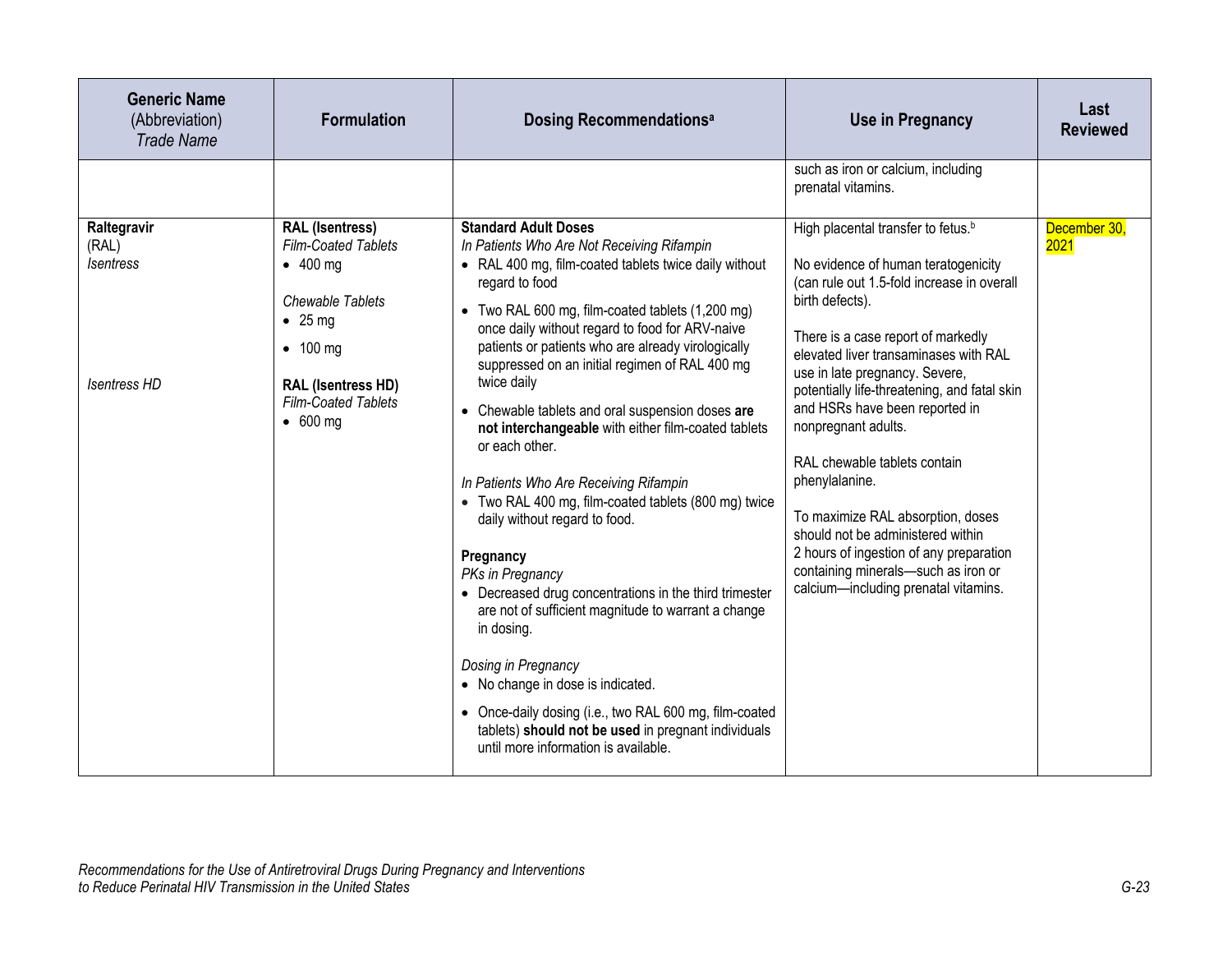## **Pharmacoenhancers**

Pharmacoenhancers reduce the metabolism of antiretroviral drugs and prolong their presence in plasma, allowing for more convenient dosing regimens.

| <b>Cobicistat</b>          | <b>COBI</b> (Tybost)                                                                                          | <b>Standard Adult Doses</b>                                                         | Low placental transfer to fetus <sup>b</sup>                                |  |
|----------------------------|---------------------------------------------------------------------------------------------------------------|-------------------------------------------------------------------------------------|-----------------------------------------------------------------------------|--|
| (COBI)                     | Tablet:                                                                                                       | COBI (Tybost)                                                                       |                                                                             |  |
| Tybost                     | $\bullet$ COBI 150 mg                                                                                         | • When used as an alternative PK booster with ATV or                                | No evidence of human teratogenicity                                         |  |
|                            |                                                                                                               | DRV, the dose is one tablet once daily with food.                                   | (can rule out two-fold increase in overall<br>birth defects).               |  |
| (ATV/c)                    | ATV/c (Evotaz)                                                                                                | ATV/c (Evotaz)                                                                      |                                                                             |  |
| Evotaz                     | • ATV 300 mg/<br>COBI 50-mg tablet                                                                            | • One tablet once daily with food                                                   | Use of COBI-boosted ATV, DRV, or<br>EVG is not recommended in<br>pregnancy. |  |
| (EVG/c/FTC/TAF)<br>Genvoya | <b>EVG/c/FTC/TAF</b><br>(Genvoya)<br>$\bullet$ EVG 150 mg/<br>COBI 150 mg/<br>FTC 200 mg/<br>TAF 10-mg tablet | EVG/c/FTC/TAF (Genvoya)<br>• One tablet once daily with food                        |                                                                             |  |
| (DRV/c)                    | DRV/c (Prezcobix)                                                                                             | DRV/c (Prezcobix)                                                                   |                                                                             |  |
| Prezcobix                  | $\bullet$ DRV 800 mg/<br>COBI 150-mg tablet                                                                   | • One tablet once daily with food                                                   |                                                                             |  |
| (EVG/c/FTC/TDF)            | <b>EVG/c/FTC/TDF (Stribild)</b>                                                                               | EVG/c/FTC/TDF (Stribild)                                                            |                                                                             |  |
| <b>Stribild</b>            | $\bullet$ EVG 150 mg/<br>COBI 150 mg/<br>FTC 200 mg/<br>TDF 300-mg tablet                                     | • One tablet once daily with food                                                   |                                                                             |  |
| (DRV/c/FTC/TAF)            | <b>DRV/c/FTC/TAF</b>                                                                                          |                                                                                     |                                                                             |  |
| Symtuza                    | (Symtuza)                                                                                                     | DRV/c/FTC/TAF (Symtuza)<br>• One tablet once daily with food                        |                                                                             |  |
|                            | $\bullet$ DRV 800 mg/                                                                                         |                                                                                     |                                                                             |  |
|                            | COBI 150 mg/                                                                                                  | Pregnancy                                                                           |                                                                             |  |
|                            | FTC 200 mg/                                                                                                   | PKs in Pregnancy                                                                    |                                                                             |  |
|                            | TAF 10-mg tablet                                                                                              | • Based on limited data, COBI exposure and its                                      |                                                                             |  |
|                            |                                                                                                               | pharmacoenhancing effect on ATV, DRV, and EVG<br>are reduced markedly in pregnancy. |                                                                             |  |
|                            |                                                                                                               | • When coadministered with COBI, TAF exposure is                                    |                                                                             |  |
|                            |                                                                                                               | not significantly different between pregnancy and the                               |                                                                             |  |
|                            |                                                                                                               | postpartum period.                                                                  |                                                                             |  |
|                            |                                                                                                               |                                                                                     |                                                                             |  |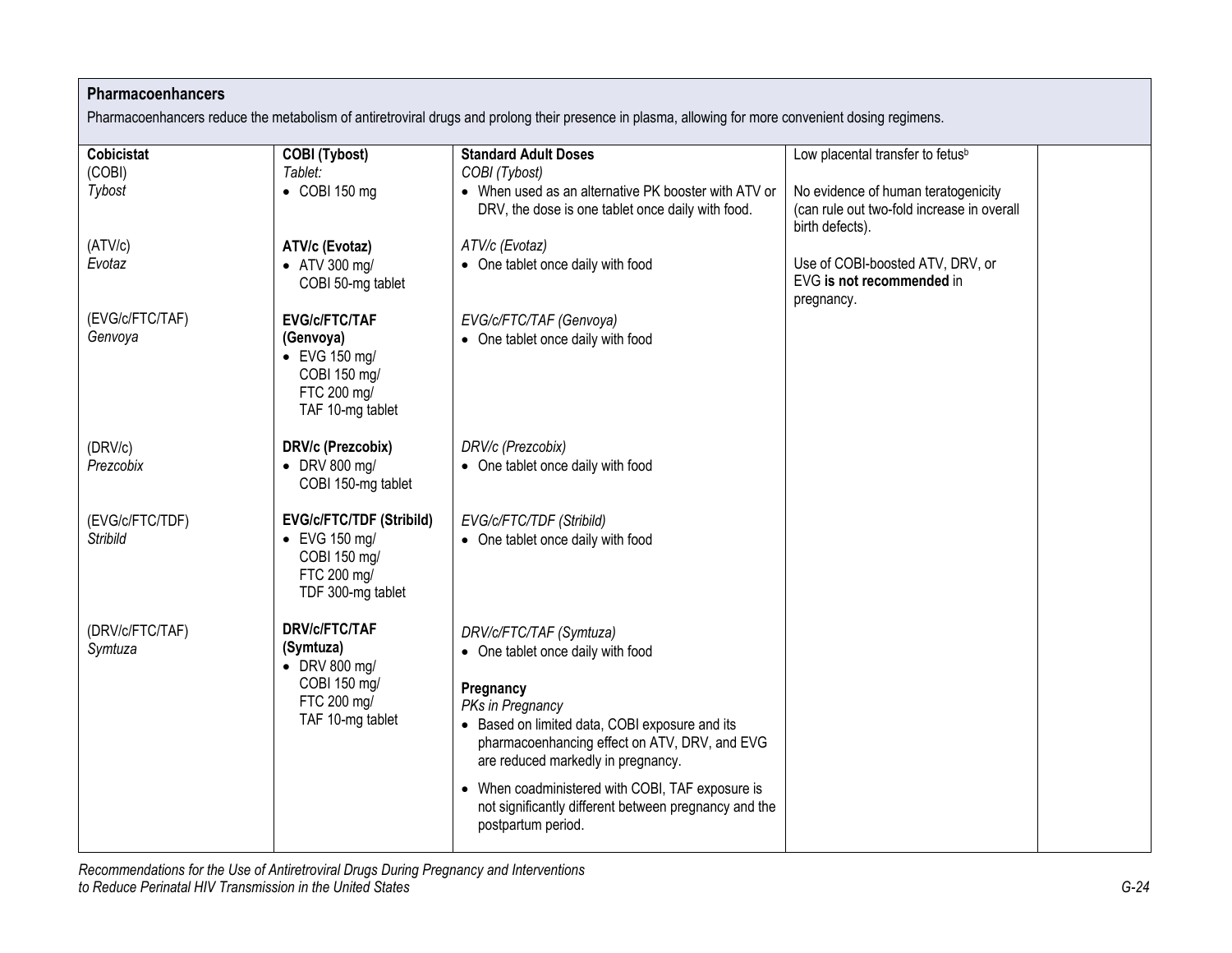|                                                    |                                                                                                                                                                                                                                                                                                                                                        | Dosing in Pregnancy<br>• Although COBI exposure is reduced markedly during<br>pregnancy, higher-than-standard doses have not<br>been studied. The Panel recommends RTV as the<br>preferred pharmacoenhancer for PIs and INSTIs<br>during pregnancy until more data are available on<br>COBI activity during pregnancy.<br>For guidance about the use of combination products in<br>pregnancy, please see the specific sections on other<br>components (i.e., FTC, TAF, TDF, ATV, DRV, EVG).                                                                                                                                                                                                                                                                                                                    |                                                                                                                                                                                                                                                                                                                                                                                                                                                                                                                                                                                                                            |                      |
|----------------------------------------------------|--------------------------------------------------------------------------------------------------------------------------------------------------------------------------------------------------------------------------------------------------------------------------------------------------------------------------------------------------------|----------------------------------------------------------------------------------------------------------------------------------------------------------------------------------------------------------------------------------------------------------------------------------------------------------------------------------------------------------------------------------------------------------------------------------------------------------------------------------------------------------------------------------------------------------------------------------------------------------------------------------------------------------------------------------------------------------------------------------------------------------------------------------------------------------------|----------------------------------------------------------------------------------------------------------------------------------------------------------------------------------------------------------------------------------------------------------------------------------------------------------------------------------------------------------------------------------------------------------------------------------------------------------------------------------------------------------------------------------------------------------------------------------------------------------------------------|----------------------|
| Ritonavir<br>(RTV)<br>Norvir<br>(LPV/r)<br>Kaletra | <b>RTV (Norvir)</b><br>Capsules<br>$\bullet$ RTV 100 mg<br><b>Tablets</b><br>$\bullet$ RTV 100 mg<br><b>Oral Solution</b><br>$\bullet$ RTV 80 mg/mL<br>Powder<br>• RTV 100 mg/sachet<br>LPV/r (Kaletra)<br><b>Tablets</b><br>• LPV/r 200 mg/50 mg<br>• LPV/r 100 mg/25 mg<br><b>Oral Solution</b><br>• Each 5 mL contains<br>LPV/r 400 mg/<br>$100$ mg | Standard Adult Dose of RTV (Norvir) When Used as<br>PK Booster for Other Pls<br>• RTV 100-400 mg per day in one or two divided<br>doses (refer to other PI sections for specific dosing<br>recommendations)<br>Tablet<br>• Take with food<br>Capsule or Oral Solution<br>• To improve tolerability, take with food, if possible.<br><b>Standard Adult Doses of LPV/r (Kaletra)</b><br>• LPV/r 400 mg/100 mg twice daily, or<br>• LPV/r 800 mg/200 mg once daily<br><b>Tablets</b><br>• Take without regard to food.<br><b>Oral Solution</b><br>• Take with food.<br>With EFV or NVP in PI-Naive or PI-Experienced<br><b>Patients</b><br>• LPV/r 500 mg/125 mg tablets twice daily without<br>regard to meals (use a combination of two LPV/r<br>200 mg/50 mg tablets and one LPV/r 100 mg/25 mg<br>tablet), or | Low placental transfer to fetus. <sup>b</sup><br>No evidence of increased risk of human<br>teratogenicity (can rule out 1.5-fold<br>increase in overall birth defects).<br>RTV should only be used as low-dose<br>booster for other PIs.<br>RTV oral solution contains 43% alcohol<br>and, therefore, is not recommended for<br>use during pregnancy because no safe<br>level of alcohol exposure during<br>pregnancy is known. LPV/r oral solution<br>contains 42% alcohol and 15%<br>propylene glycol and is not<br>recommended for use in pregnancy.<br>Once-daily LPV/r dosing is not<br>recommended during pregnancy. | December 30,<br>2021 |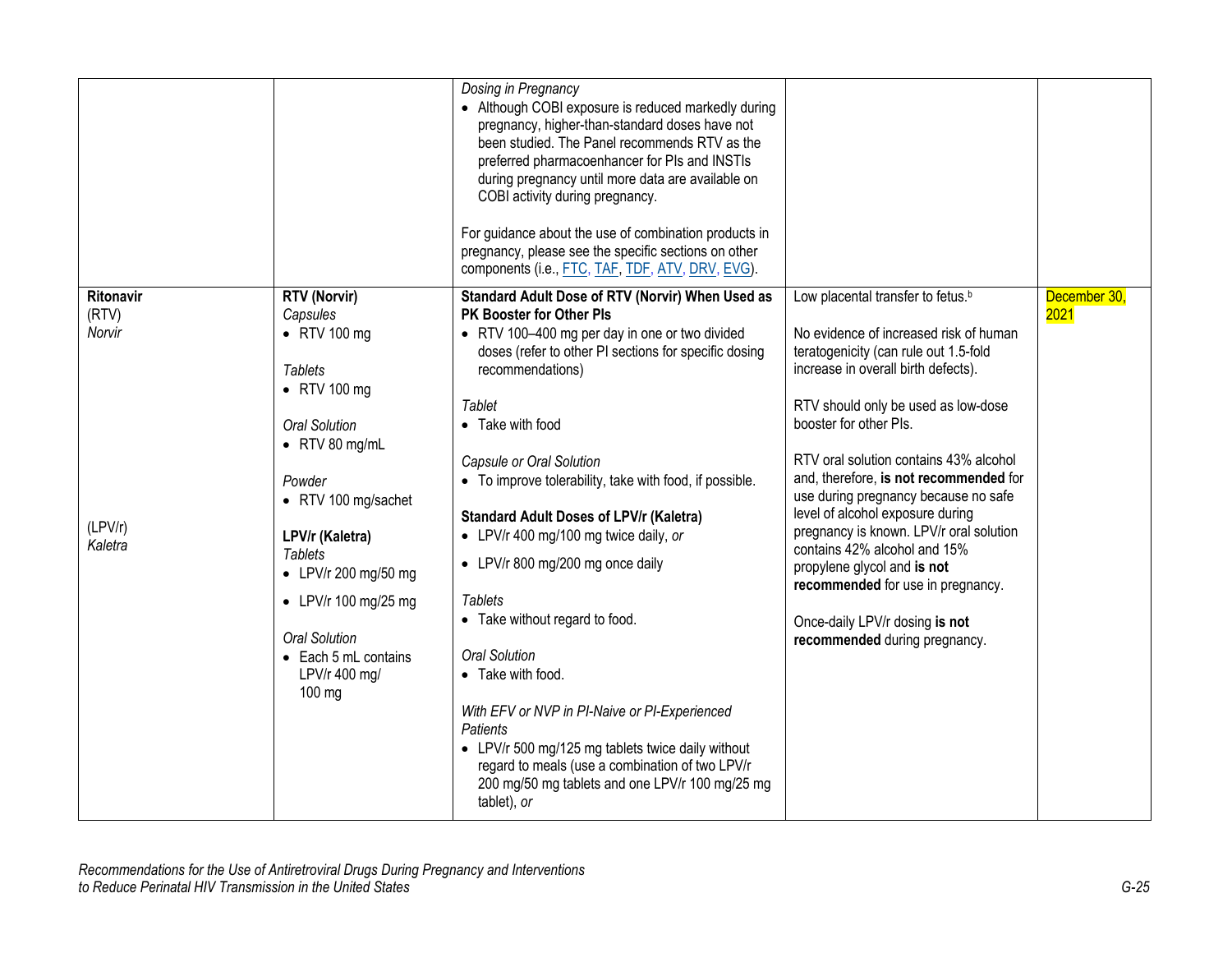|  | • LPV/r 520 mg/130 mg oral solution (6.5 mL) twice<br>daily with food                                                                                                                                                                                                                                                                                                                                     |  |
|--|-----------------------------------------------------------------------------------------------------------------------------------------------------------------------------------------------------------------------------------------------------------------------------------------------------------------------------------------------------------------------------------------------------------|--|
|  | Pregnancy<br>PKs in Pregnancy<br>• Lower RTV levels are seen during pregnancy than<br>during postpartum, which may reduce the pharmaco-<br>enhancing effect of RTV in pregnancy.                                                                                                                                                                                                                          |  |
|  | <b>RTV Dosing in Pregnancy</b><br>• No dose adjustment is necessary when RTV is used<br>as booster.                                                                                                                                                                                                                                                                                                       |  |
|  | LPV/r Dosing in Pregnancy<br>• Once-daily dosing is not recommended during<br>pregnancy.                                                                                                                                                                                                                                                                                                                  |  |
|  | • Some experts recommend that an increased dose<br>(i.e., LPV/r 600 mg/150 mg twice daily without<br>regard to meals or LPV/r 500 mg/125 mg twice daily<br>without regard to meals) should be used in the<br>second and third trimesters of pregnancy, especially<br>in patients who are PI-experienced and in those who<br>start treatment during pregnancy with a baseline<br>viral load >50 copies/mL. |  |
|  | • When standard dosing is used, monitor virologic<br>response and, if possible, LPV drug levels.                                                                                                                                                                                                                                                                                                          |  |
|  | For guidance about use of combination products in<br>pregnancy, please see the specific sections on other<br>components (i.e., LPV/r).                                                                                                                                                                                                                                                                    |  |

a Individual ARV drug doses may need to be adjusted in patients with renal or hepatic insufficiency (for details, see the [Adult and Adolescent Antiretroviral Guidelines, Appendix B, Table](https://clinicalinfo.hiv.gov/en/guidelines/adult-and-adolescent-arv/antiretroviral-dosing-recommendations-patients-renal-or-hepatic?view=full) 11).

b Placental transfer categories are determined by mean or median cord blood/maternal delivery plasma drug ratio:

**High:** >0.6 **Moderate:** 0.3–0.6 **Low:** <0.3

<sup>c</sup> Only indicated for use in chronic HBV virus infection in adults.

<sup>d</sup> Generic product available